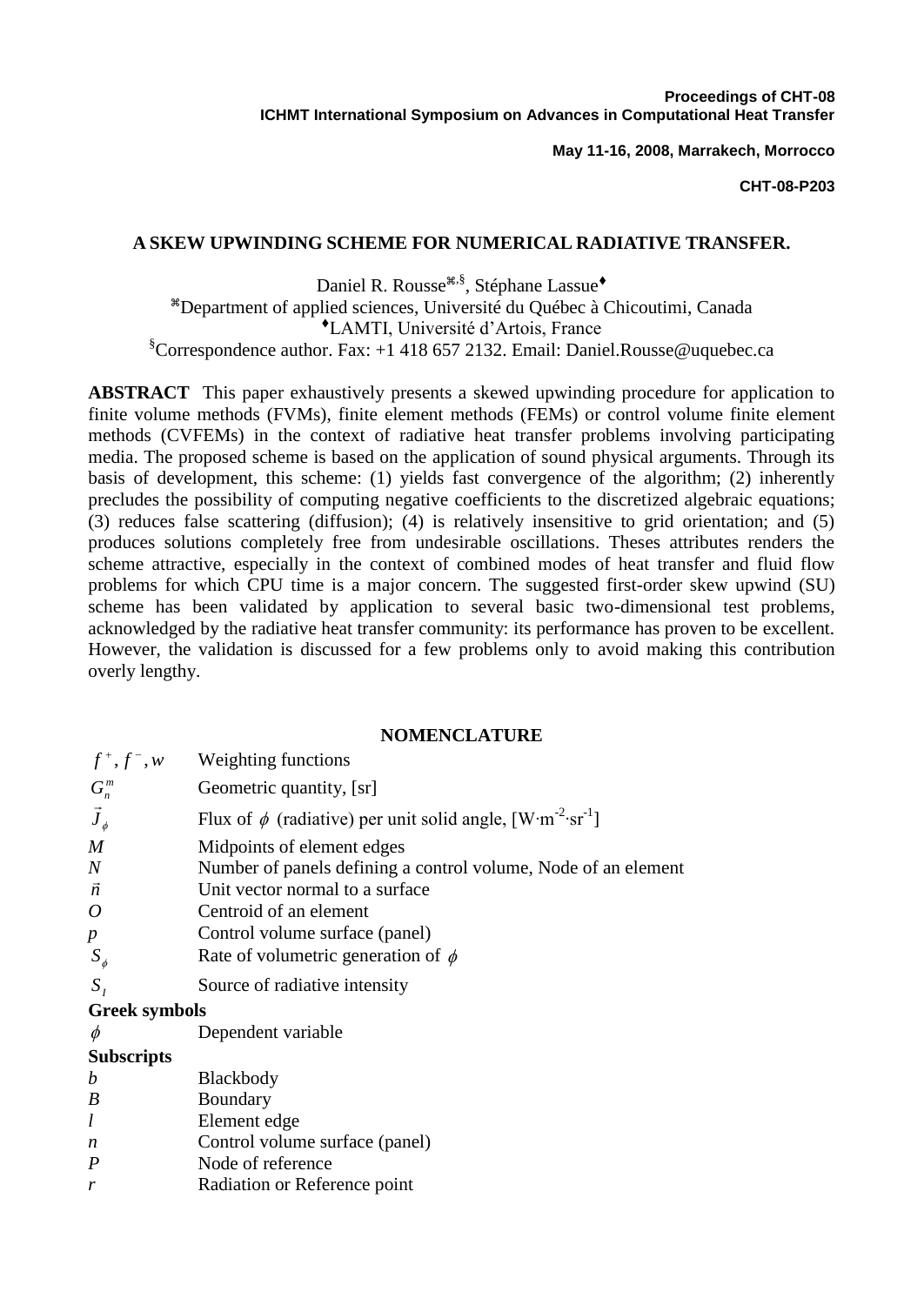Integer function:  $\mathcal{G}(n) = n$ ,  $\forall n = 1, 2, 3$ ; and  $\mathcal{G}(n) = n - 3$ ,  $\forall n = 4, 5$ 

**Superscripts**

 $\overline{Q}$ 

| $\rightarrow$ | Vectorial quantity |
|---------------|--------------------|
|               | Incoming direction |
| m             | Discrete direction |

# **1. INTRODUCTION**

One of the key issues of the approximate methods that solve the Radiative Transfer Equation (RTE) is the closure relation or spatial interpolation function for the discrete dependent variable intensity over the elements of the computational mesh [Rousse 2000a]. This is then relevant for discrete ordinates methods (DOMs), finite volume methods (FVMs) and control volume finite element methods (CVFEMs).

A first interpolation scheme was introduced by Carlson and Lathrop [1968] in the context of neutron transport problems: it is the diamond difference scheme. This scheme was the first to be implemented by Hyde and Truelove [1976] and later by Fiveland [1984] in their pioneering radiative heat transfer work. It has since been used extensively. However, as for the central difference scheme used in the context of convection diffusion problems, the diamond scheme can produce negative coefficients (elemental negative intensities) in the discretized algebraic equations that represent the original RTE. This procedure may lead to the potential for generating spatially oscillating, physically unrealistic distributions of the transported entity (intensity). Fix-up procedures have been proposed in attempts to solve this problem. All of them result in schemes that require more CPU time per iteration than their original counterpart.

Chai and co-workers [1994a], after testing several procedures, finally recommend to rely on the upwind scheme (US). In that paper, the upwind scheme (or step scheme), the diamond scheme, the positive scheme proposed by Lathrop [1969], and the positive intensity conditions suggested by Fiveland and Jessee [1995], are discussed in the context of the discrete ordinates method. The paper also discusses the relative merits of variable weight schemes proposed by Jamaluddin and Smith [1988] but indicates that, in general, schemes based on weighting factor less than unity could lead to physically unrealistic solutions. Liu *et al.* [1996] showed that the criterion for an unconditionally stable scheme is that this weighting function should be superior to  $2/3$ .

One of the alternative recommended by Chai and co-workers [1994a], is to trace the downstream intensities at an integration point *p* to an upstream reference location *r* where the intensity can be computed or is known in terms of nodal values. This is the basis of the original CVFEM proposed by Rousse and Baliga [1991] and Rousse [1994, 1996, 1997, 2000a]. Although use of unidirectional upwinding (US) removes the potential for spatial oscillations, such a procedure is burdened with excessive false diffusion (false scattering).

The smearing here is numerically (not physically) analogue to what is referred to as false diffusion in the context of fluid flow and convective heat transfer [Patankar 1980]. In this respect, numerical smearing can be referred to as false scattering, which is a numerical redistribution of energy rather than a physical phenomenon. Hence, the authors acknowledge the need for a scheme that models the skewness of radiative transport with improved accuracy.

In the paper of Jessee and Fiveland [1997], the authors address the issue of spatial discretization in the context of numerical smearing. In that paper, the authors state that the upwind scheme is computationally inexpensive but first order accurate thus leading to poor modeling and numerical scattering, and that the diamond scheme modifications, required by the presence of negative coefficients, are not entirely satisfactory. To overcome these drawbacks, the authors investigated bounded high resolution schemes. They concluded that a bounded exponential or higher order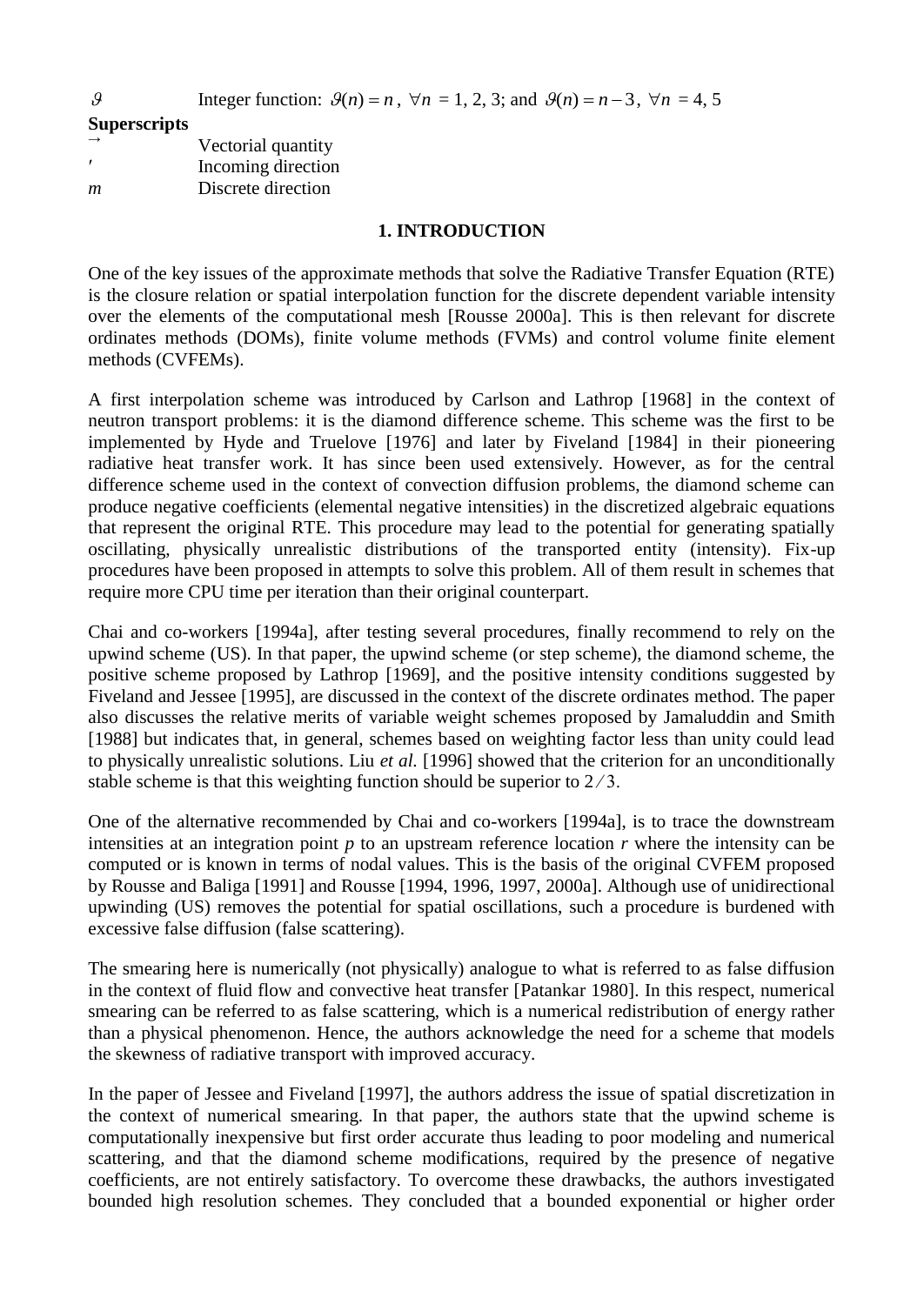scheme, with built-in flux limiters in which skewness is accounted for, would be promising. However, it could be mentioned that the non-linearity of the proposed high resolution schemes often necessitate an increase in CPU time requirements. It is reported that these high resolution schemes may be competitive with the standard upwind scheme but for significantly scattering media or reflective boundaries.

Liu *et al.* [1996], came to similar conclusions in their analyses of the conventional difference schemes and the SMART scheme. However, the authors recommend the use of the central difference scheme although this scheme may produce spurious oscillations, because it yielded integral quantities (flux, incident radiant energy) almost as accurate as the SMART scheme.

The avenue taken here is somewhat different; instead of using a high order scheme, a first order skew upwind type scheme is proposed. It will be shown that the proposed scheme could be viewed as a skewed positive coefficient upwind scheme limiting the connectivity to a single finite element.

In the context of convection-diffusion and fluid flow problems, false diffusion can be substantially reduced through the use of a skewed upwind scheme such as that proposed by Raithby [1976]. However, this procedure produces the potential for developing spatial oscillations in the solution through the computation of negative coefficients in the discretized equations. Leonard [1979], proposed a quadratic upstream interpolation scheme that considerably reduces the problem. However, his scheme does not entirely circumvent the calculation of negative coefficients. Hassan *et al.* [1983] proposed a procedure that solves the problem by restricting the range of the upstream weighting factor such that the influence coefficients cannot become negative. In some sense, this procedure based on a mathematical restriction on the upstream weighting factor, is akin to a similar ideas developed for the intensity of radiation calculation with the diamond scheme [Lathrop 1969].

Conventional Galerkin finite element methods for convection-diffusion problems experience similar difficulties [Gresho and Lee, 1979] and although several upwind type schemes have been suggested [Christie *et al.* 1976, Heinrich *et al.* 1977, Huyakorn 1977, Hughes *et al.* 1979], they all more or less suffer from false diffusion.

Clearly, in the context of convective transport, a broad range of numerical procedures were proposed in attempts to reduce false diffusion and/or eliminate the negative coefficients problem. Among these, the skewed positive influence coefficient upwinding procedure proposed by Schneider and Raw [1986], modified by Saabas [1991], and by Rousse [1994], was found to hold the premise of a suitable interpolation function for radiation intensity in the context of problems involving radiative heat transfer in participating media.

The present paper is concerned with the progressive development of an interpolation function for radiative intensity that does account for the directionality of the radiant energy propagation through a skewed approach, while simultaneously precluding the possibility of negative coefficients. The development presented in this paper, considers pure upwinding, which is the effect of intensity attenuation and reinforcement are not considered within an element. In this way, the specific features avoiding negative coefficients are readily appreciated. One of the interesting features of the proposed scheme is that it can be used in the context of combined modes heat transfer and fluid flow problems employing the same procedure for the solution of the algebraic discretized conservation equations. Therefore, although implemented in the context of a CVFEM, the ideas are readily amenable for incorporation in a FVM or a FEM.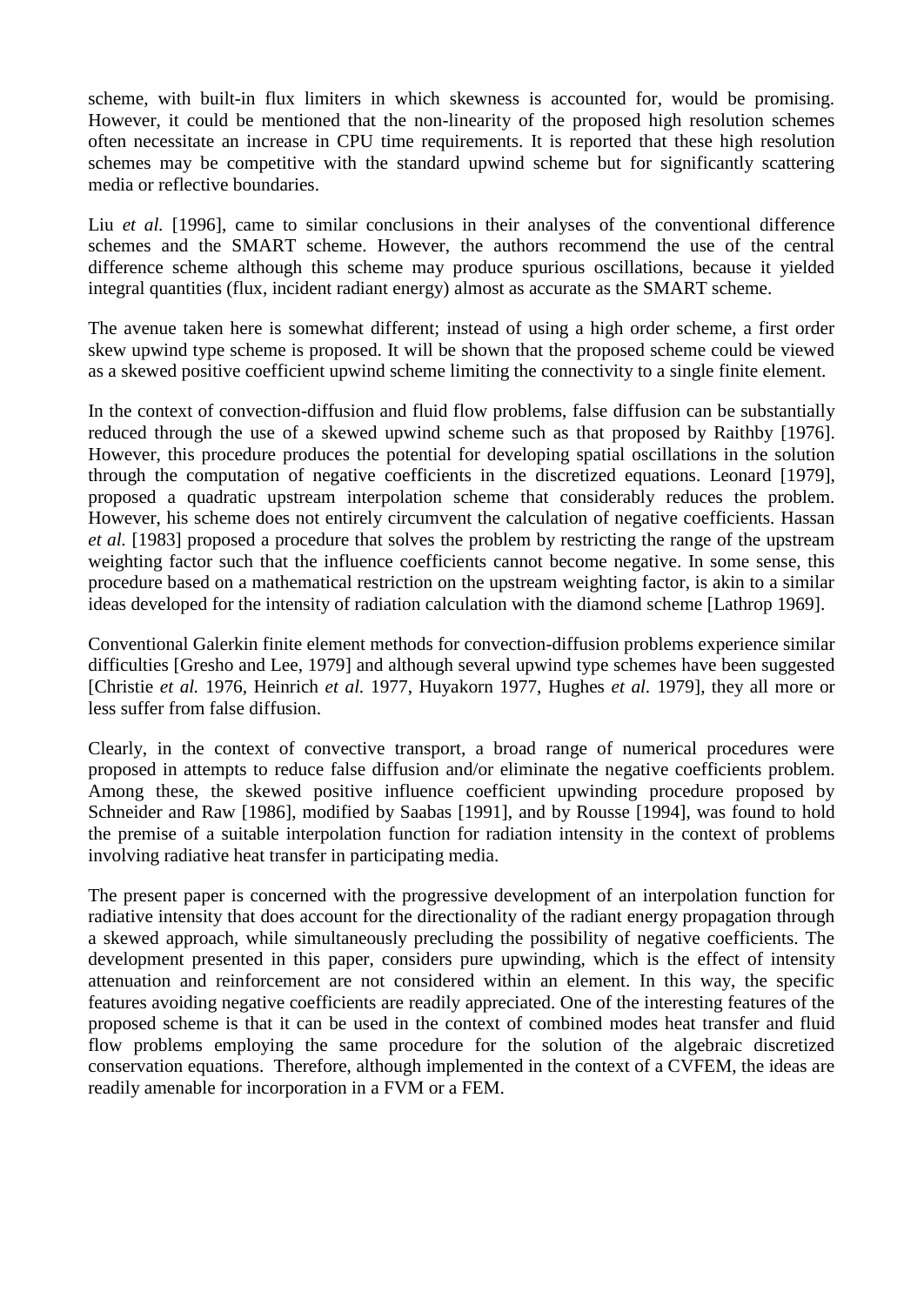#### **2. CVFEM FORMULATION**

The solution of the radiative transfer equation (RTE) by a CVFEM requires the discretizations of both spatial and angular domains. The angular discretization of the RTE, which is solved along *M* discrete directions, leads to the solution of *M* sets of algebraic discretization equations.

**2.1. Radiative Transfer Equation** For the sake of completeness, the multidimensional propagation of radiation in gray-diffuse enclosures filled with gray participating media is recalled here; it can be described by the following equation:

$$
\vec{\nabla} \cdot (\vec{\Omega} I(s, \vec{\Omega})) = -\beta I(s, \vec{\Omega}) + S_I(s, \vec{\Omega}', \vec{\Omega})
$$
\n(1)

where  $S<sub>I</sub>$ , the source function for radiant intensity, is given by:

$$
S_I(s,\vec{\Omega}',\vec{\Omega}) = \kappa I_b(s,\vec{\Omega}) + \frac{\sigma}{4\pi} \int_{4\pi} I(s,\vec{\Omega}') \Phi(\vec{\Omega}',\vec{\Omega}) d\omega'
$$
 (2)

and the radiative boundary condition at a point *B* on a gray-diffuse surface is:

$$
I_B(\vec{\Omega}) = \varepsilon_B I_{b_B}(T_B) + \frac{(1 - \varepsilon_B)}{\pi} \int_{(\vec{\Omega}', \vec{n}_B) < 0} \left| I_B(\vec{\Omega}') d\omega' \right| \tag{3}
$$

In the formulation of CVFEMs, it is convenient to cast the governing differential equations in the following general form [Patankar 1980]:

$$
\vec{\nabla} \cdot \vec{J}_{\phi} = S_{\phi} \tag{4}
$$

where  $\phi$  stands for a general variable,  $S_{\phi}$  is a volumetric generation rate or source term, and  $J_{\phi}$  $\rightarrow$ is the flux of  $\phi$ . Eq. (1) may be readily obtained from this general equation by using:  $J_{\phi} = \Omega I(s, \Omega)$  $\rightarrow$   $\rightarrow$   $\rightarrow$ and  $S_{\phi} = -\beta I(s, \vec{\Omega}) + S_{I}(s, \vec{\Omega}', \vec{\Omega})$  $\rightarrow$   $\rightarrow$   $\rightarrow$ .  $S_{\phi} = -\beta I(s,\Omega) + S_I(s,\Omega',\Omega).$ 

**2.2. Domain Discretization** In CVFEMs, the calculation domain is first spatially divided into elements. In a second step of discretization, each element is divided into sub-control volumes in such a manner that upon assembly of elements, complete control-volumes are formed around each node of the computational mesh. In two-dimensional and three-dimensional formulations, threenodes triangular and four-nodes tetrahedral elements are used in the first step of discretization, respectively. The discussion here is limited to the two-dimensional context.

With regards to angular discretization, discrete ordinates-type or azimuthal discretizations can be used. Discretization details are provided elsewhere [Rousse 2000a].

One should note that FVMs and FEMs do also need spatial and directional discretizations.

**2.3. CVFEM Approximation** An integral conservation equation corresponding to the RTE is obtained by applying the conservation principle to control volumes, *V*, and solid angles,  $\omega_m$ , such that :

$$
\iint_{\omega_m A} \vec{J}_{\phi} \cdot \vec{n} dA d\omega = \iint_{\omega_m V} S_{\phi} dV d\omega \tag{5}
$$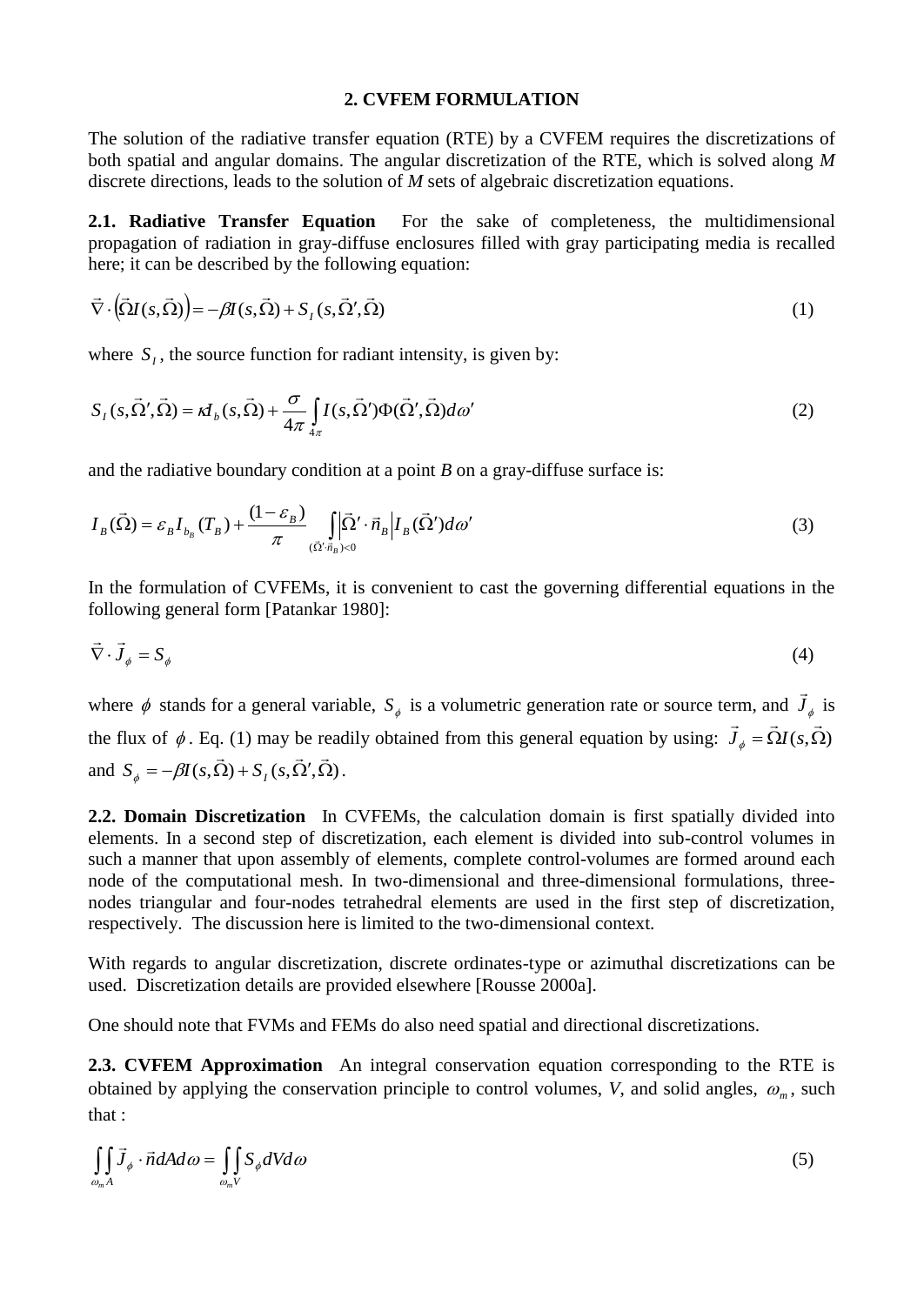where *A* is the surface area of the control volume, and  $\vec{n}$  is a unit outward-pointing normal to the differential area element *dA*.

In the suggested CVFEM, the radiative properties and the scattering phase function are nodal values and are assumed to prevail over the control volume associated with this point and over a discrete solid angle  $\omega_m$ , while the source term  $S_\phi = -\beta I + S_I$  is linearized [Patankar 1980] and assumed constant over control volumes and solid angles. The radiant heat flux is assumed constant over control volume surfaces and solid angles [Rousse 2000a].

The discretized integral conservation equation, corresponding to Eq. (5), in the direction  $\Omega_m$  $\rightarrow$ for a control volume associated with node *P* and having *N* control volume faces is finally:

$$
\sum_{n}^{N} I_{p_n}^m G_n^m A_n = -\beta_P I_P^m V_P \omega_m + S_{I_P}^m V_P \omega_m
$$
\n(6)

where  $I_n^m$  $I_{p_n}^m$  is the intensity evaluated on  $p_n$  along  $\Omega_m$  $\rightarrow$ ;  $G_n^m$  is a geometrical quantity;  $A_n$  is the surface area of a control volume surface  $p_n$ ;  $I_p^m$  $I_P^m$  is the intensity evaluated at node *P* along  $\Omega_m$  $\frac{1}{x}$ ;  $S_L^m$  $S_{I_p}^m$ is the value of the source term evaluated at node *P* in direction  $\Omega_m$ ;  $V_p$  is the volume surrounding  $\rightarrow$ node *P*; and  $\omega_m$  is the solid angle associated with direction  $\Omega_m$  $\overline{\phantom{a}}$ .

The geometric function  $G_n^m$  is evaluated such that :

$$
G_n^m = \int_{\omega_m} (\vec{\Omega} \cdot \vec{n}_n) d\omega \tag{7}
$$

where  $\vec{n}_n$  is the unit outward-pointing normal to a panel  $p_n$ . The rational behind these choices is discussed in [Rousse 2000a].

To complete the CVFEM formulation, a relation between the value of the intensity at control volume surfaces and that of this same quantity at the grid nodes of the finite element mesh is required. This relation is established by the prescription of an appropriate spatial interpolation function for intensities over the elements and this is the subject matter of the next section.

The issues of discretization equations, boundary conditions, and solution procedure are presented elsewhere [Rousse 2000a] and are not repeated here to avoid this paper to become overly lengthy.

## **3. SKEW UPWINDING SCHEME**

The nature of the discretized RTE does suggest that it is indeed highly desirable not only to account for intensity at upstream locations when closure is needed, but also to reflect the direction of propagation. Here, attention is limited to those two features without regard to attenuation by absorption and out-scattering or reinforcement by emission and in-scattering in the interpolation functions.

The convention adopted here is that depicted in Fig. 1. Careful study of this figure should help the reader in the following sections of the paper. Discussions are limited to the two-dimensional context for simplicity and clarity, but are very exhaustive to help the reader in implementing these ideas, if need be.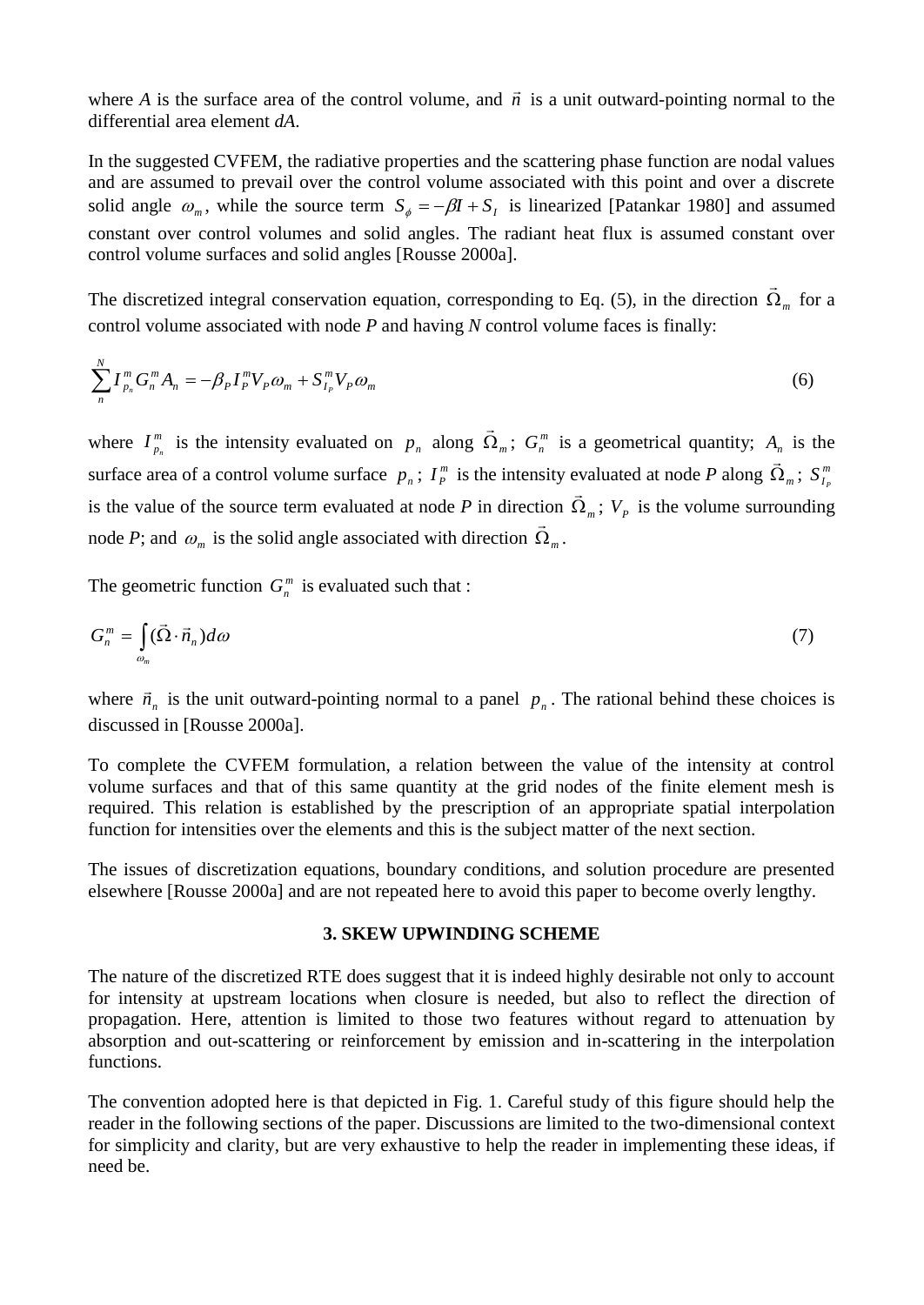

Figure 1 A typical two-dimensional element and its related notation.

**3.1 An Exponential Scheme** The first scheme that was considered for implementation within the CVFEM was the exponential scheme (ES) [Rousse 2000a]. This scheme, based on a particular one dimensional solution of the RTE within an element, yielded very satisfactory predictions [Rousse 1991, 1997, 2000b]. However, this scheme suffers two major drawbacks: (1) it requires fix-up procedures to avoid computations of *negative coefficients*, and (2) exponentials are relatively expensive to compute. Hence, in the context of the development of comprehensive numerical methods for the solution of multiphase turbulent reacting flow combined with radiative heat transfer, such a scheme could lead to unacceptable CPU time requirements.

**3.2** An Upwind Scheme With the reference to Fig. 2, the implementation of this scheme is rather simple. If the dot product  $\vec{\Omega}_m \cdot \vec{n}_{p_1}$  is positive (Fig. 2(a)), the value of the intensity at the integration point  $p_1$  is that of the node located immediately counter clockwise with respect to the centroid,  $O$ , here node  $N_3$ .

On the other hand, if this dot product is negative (Fig. 2(b)), the value of intensity at the integration point  $p_1$  is that of the node located immediately clockwise with respect to the centroid,  $O$ , here node  $N_2$ .

For any of the three control volume surfaces (panels),  $p_1$ ,  $p_2$ ,  $p_3$ , the implementation is straightforward:

$$
I_{p_n}^m = w_n^m I_{N_{\mathcal{S}(n+2)}}^m + (1 - w_n^m) I_{N_{\mathcal{S}(n+1)}}^m \tag{8}
$$

where the weighting function  $w_n$  is defined as :

$$
w_n^m \equiv \text{MAX} \left[ \frac{G_n^m}{|G_n^m|}, 0 \right] \tag{9}
$$

and the integer function  $\mathcal{G}(n)$  is such that  $\mathcal{G}(n) = n$ ,  $\forall n = 1, 2, 3$ ; and  $\mathcal{G}(n) = n - 3$ ,  $\forall n = 4, 5$ . The weighting functions,  $w_n^m$ , for each element, can be evaluated prior to the iterative procedure as they geometric quantities independent of the radiation transfer problem.

The upwind scheme (US) is simple and yields rapid convergence of the solution procedure. Moreover, it ensures that no negative coefficients are produced in the discretization equations.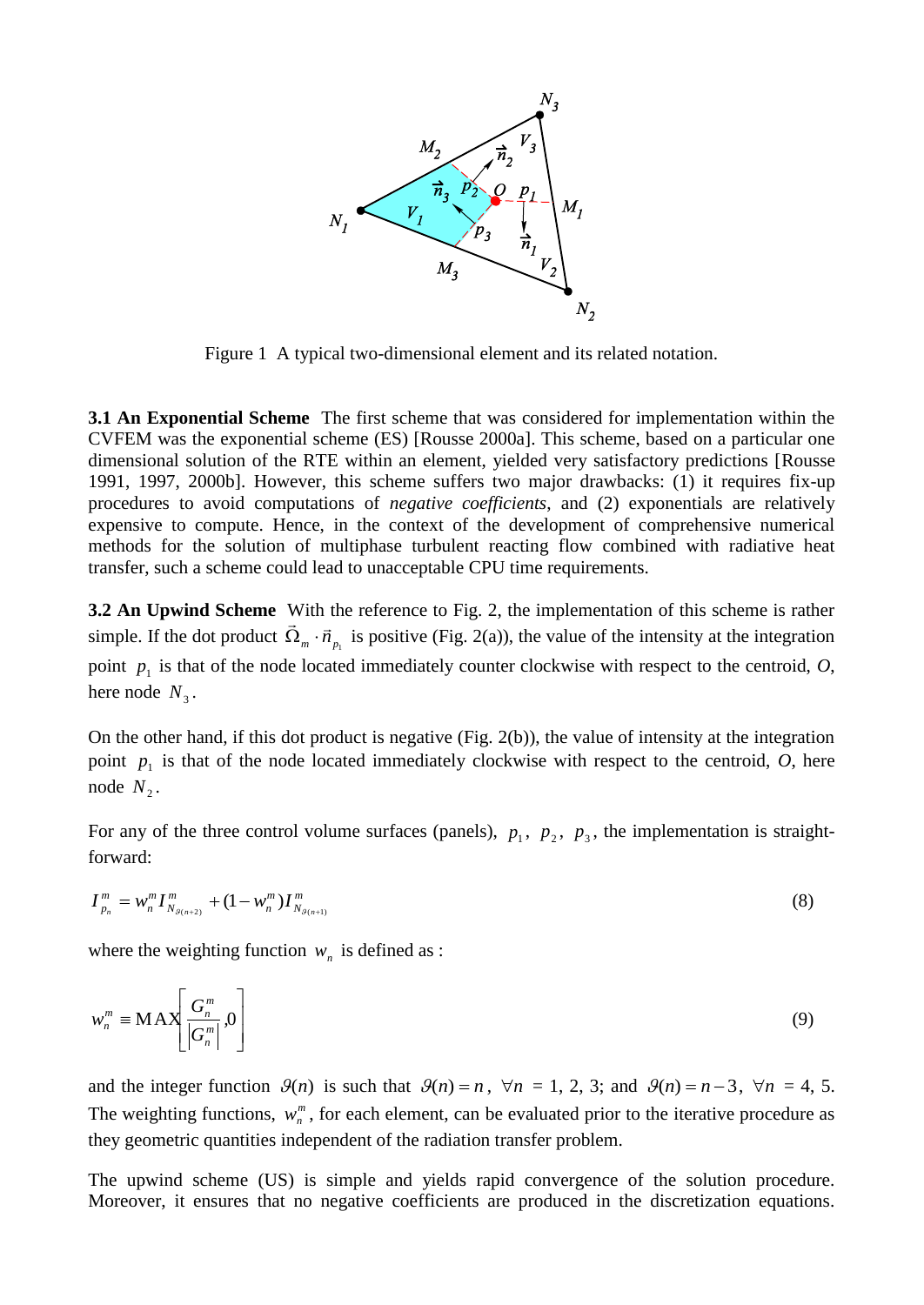However, it is obvious that for several discrete directions, the directionality of radiant propagation is not very accurately taken into account. For discrete directions where the node of influence,  $N_3$ , is in a more or less direct line of sight when observed from the integration point  $p_1$ , such as in Fig. 2(c), the predictions of intensity along that direction will be good. However, for the situation depicted in Fig. 2(d), *false scattering* (numerical smearing) will occur and for that direction the predictions of radiant intensity will be far less accurate. Moreover, it is clear that this scheme will produce solutions that are very sensitive to the shape of elements. Nevertheless, the upwind scheme (US) was retained as an alternative because it is the simplest scheme and the inaccuracies are averaged over all directions when the radiative fluxes or radiant incident energy are evaluated. Hence, the results for the radiative fluxes and radiant incident energy were found to be in fair agreement with those obtained with higher order schemes.



Figure 2: An upwind scheme: (a) Positive dot product; (b) Negative dot product; (c) Fair alignment; and (d) Poor alignment.

**3.3 A Basic Skew Upwind Scheme (BSUS)** With reference to Fig. 3, the basic skew upwind scheme (BSUS), applied to the triangular element discretized into three equal sub-control volumes, determined the value of the intensity at the integration point,  $p_1$ , by tracking back along the projection of a discrete direction,  $\Omega_m$  $\ddot{\ }$ , from  $p_1$  until the pencil of radiation intersects the element edge at a reference point, *r*. Here, the notation assumes that the edge number, *l*, is that of its corresponding midpoint, *M*. This notation is used for the ease of presentation and implementation.

The value taken for the radiative intensity at *r* is then based on an interpolated value, along this element edge, of the corresponding nodal values (for example, nodes  $N_2$  and  $N_3$  in Fig. 3(b)). In the context of upwinding,  $I_n^m = I_r^m$ *r m*  $I_{p_n}^m = I_{r_n}^m$ . This leads to a value of the intensity at the integration point that is an average of two nodal values.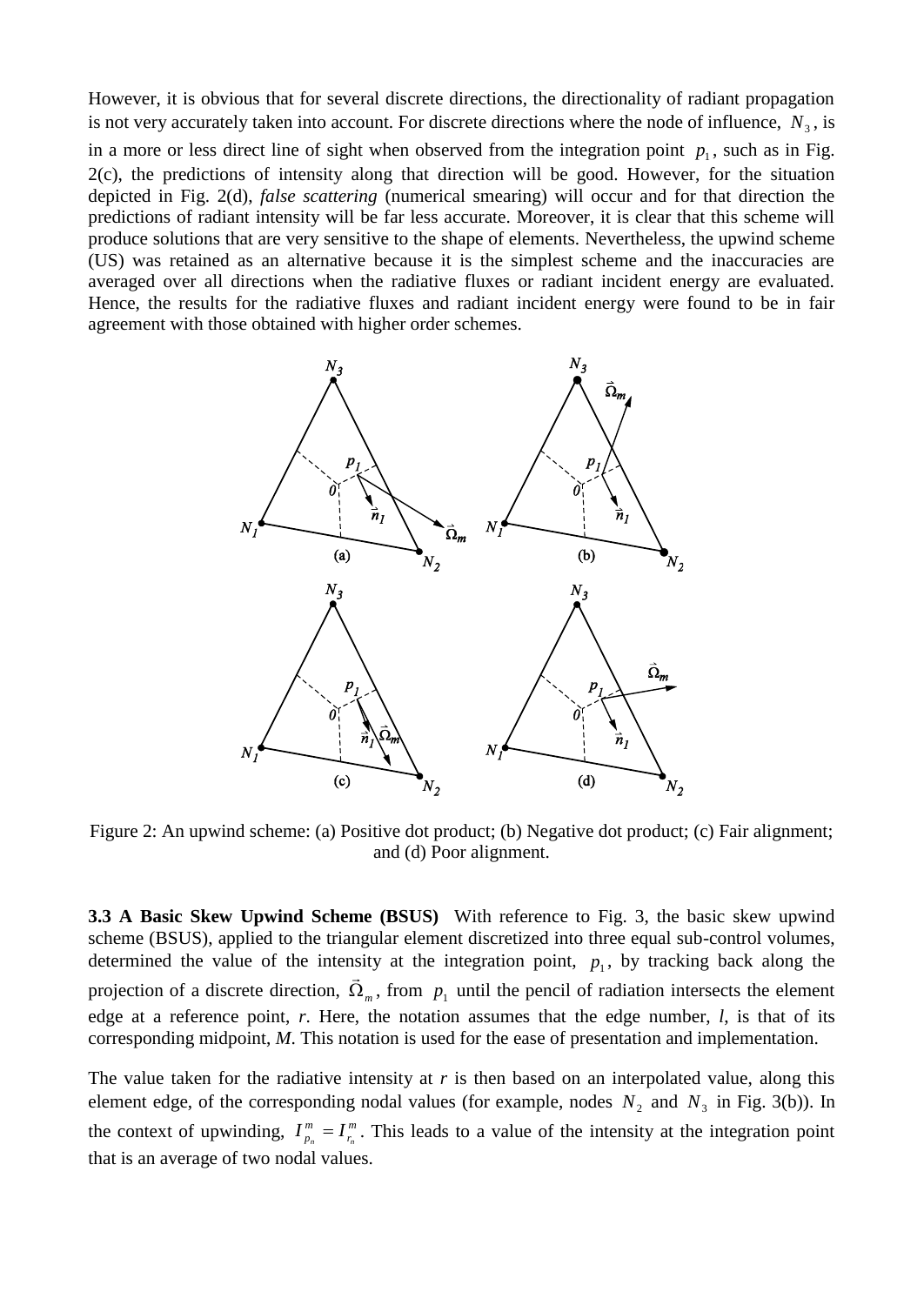

Figure 3: A basic skew upwind scheme: (a) reference node on edge  $l = 2$  linking  $N_3$  and  $N_1$ ; (b) reference node on edge  $l = 1$  linking  $N_2$  and  $N_3$ ; (c) excellent alignment but reduces to the US; (d) possibility of negative coefficients

When  $w_1^m = 1$ , see Eq. (9), the reference point will lie either along edge  $l = 2$  or  $l = 1$ . In Fig. 3(a), with respect to a local Cartesian coordinate system located at the centroïd of the element, *O*, that is oriented so as to have its axis *x* aligned with the two dimensional projection of  $\Omega_m$ , the reference point, *r*, lies on the edge  $l = 2$  for which:  $y_{N_3} \ge y_{N_1} \ge y_{N_1}$ . In Fig. 3(b), the reference point, *r*, lies on the edge  $l = 1$  for which:  $y_{N_2} \ge y_{p_1} \ge y_{N_3}$ . In any of these two cases,  $I_{p_1}^m$  $I_{p_1}^m$  can be expressed as a linear function of the intensity at two nodes such that:

$$
I_{p_1}^m = f_{1l} I_{N_{g_{(l+1)}}}^m + (1 - f_{1l}) I_{N_{g_{(l+2)}}}^m \tag{10}
$$

where the weighting function  $f_{\mu}$  in terms of the local and aligned coordinate directions is :

$$
f_{1l} = \frac{y_{p_1} - y_{N_{g_{(l+2)}}}}{y_{N_{g_{(l+1)}}} - y_{N_{g_{(l+2)}}}}
$$
(11)

and *l* is either 1 or 2 according to the relative *y*-coordinate of node  $N_3$  with respect to  $p_1$ .

Similarly, when  $w_1^m = 0$ , the reference point will lie either along edge  $l = 3$  or  $l = 1$ . In Fig. 3(c), the reference point, *r*, lies on the edge  $l = 1$  for which:  $y_{N_2} \ge y_{N_1} \ge y_{N_3}$ , and the above expression apply. It can readily be observed that the equations are also valid for the case shown in Fig. 3(d) for which:  $y_{N_1} \ge y_{N_2}$ . Here, the relative *y*-coordinate of node  $N_2$  with respect to  $p_1$  determines whether  $l = 3$  or  $l = 1$ .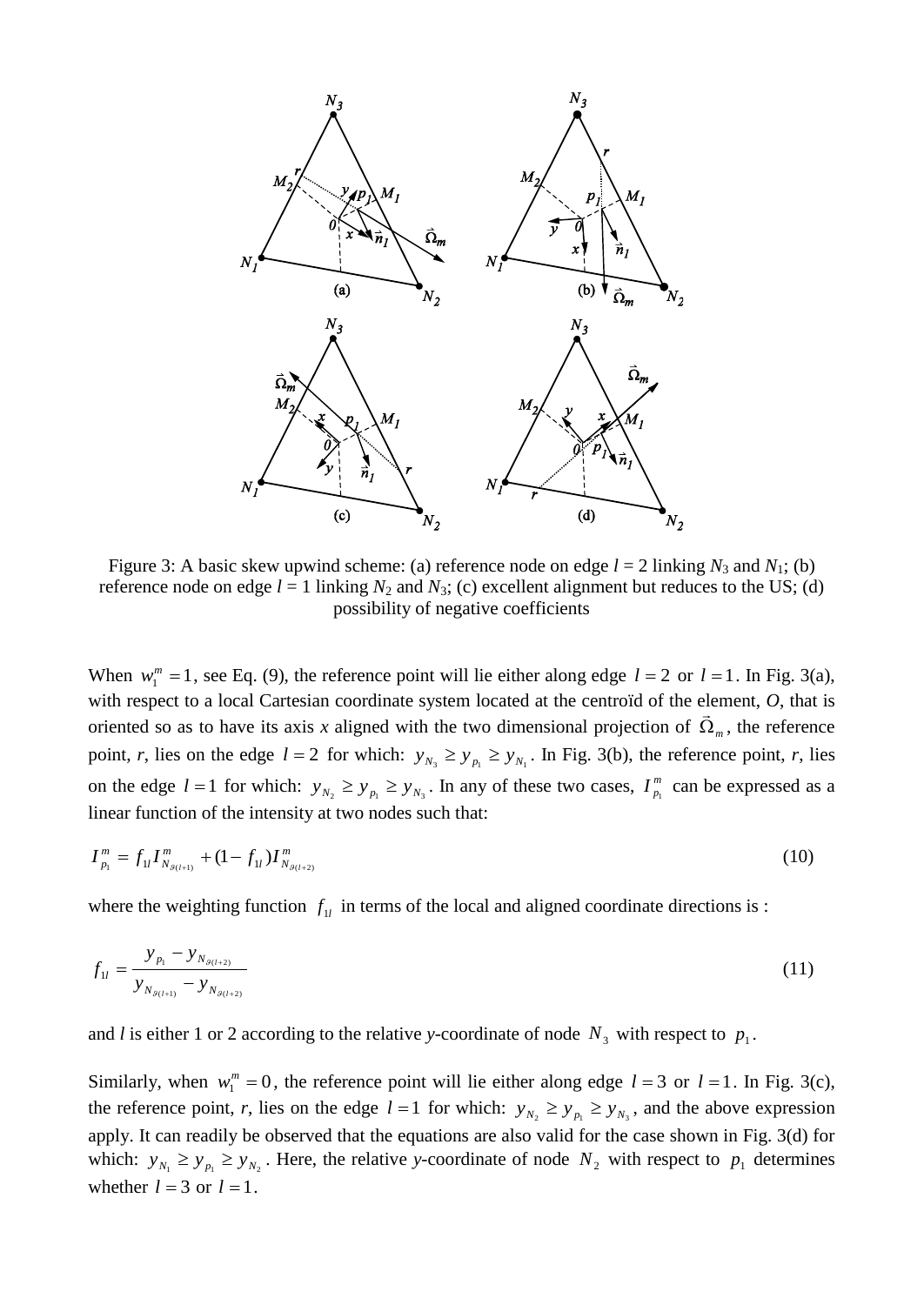Generalizing the former expressions, for any of the three control volume surfaces,  $p_1$ ,  $p_2$ ,  $p_3$ , yields:

$$
I_{p_n}^m = f_{nl} I_{N_{g_{(l+1)}}}^m + (1 - f_{nl}) I_{N_{g_{(l+2)}}}^m \tag{12}
$$

where the expression of  $f_{nl}$  is :

$$
f_{nl} = \frac{y_{p_n} - y_{N_{\mathcal{G}(l+2)}}}{y_{N_{\mathcal{G}(l+1)}} - y_{N_{\mathcal{G}(l+2)}}}
$$
(13)

However, this strategy can be challenged for several reasons : (1) for a given direction, when both nodes are located upstream with respect to the integration point  $p_1$ , such as in Fig. 3(a), there is no guarantee that the intensity at reference point, *r*, will physically be a linear interpolation of the nodal values. Except, may be, in a highly scattering media or when a fine spatial discretization is used; (2) for a particular direction, a node *N* could be located downstream with respect to the integration point such as in Fig. 3(b) where  $N_2$  is found to have an influence on  $I_{p_1}^m$  $I_{p_1}^m$ . This could lead to negative coefficients in the discretized algebraic equations; (3) for some very limited cases only, such as that shown in Fig. 3(c), the scheme would propose a fair representation of the physics (without attenuation). But in this case, it reduces to the US; and (4) for the case represented in Fig. 3(d), the dependence on the intensity at node  $N_1$  constitute an *outflow* of radiant energy from the control volume associated with node  $N_2$ . Thus, if  $I_N^m$  $I_{N_1}^m$  decreases,  $I_N^m$  $I_{N_2}^m$  will increase proportionately. And this clearly shows that *negative coefficients* could be calculated in the numerical solutions.

Remedies to avoid negative coefficients could be thought as follows: (1) when a node *N* is located downstream with respect to the integration point such as in Fig. 3(b), the weighting factor (here  $f_{11}$ ) could be set to zero (when the local *x*-coordinate difference between node  $N_2$  and point  $p_1$  is positive). Similarly,  $f_{11} = 1$  when node  $N_3$  is located downstream of point  $p_1$ ; (2) to avoid the outflow problem illustrated in Fig. 3(d), the simplest remedy would be to have an influence of  $N_2$ only. Clearly, this overrides the properties of the basic skew upwind scheme (BSUS) and reduces it more or less to the upwind scheme (US).

Nevertheless, having in mind its limitations, the second scheme retained for comparison is the basic skew upwind scheme (BSUS) described by Eq. (12).

**3.4 An Intermediate Skew Upwind Scheme (ISUS)** To avoid having downstream influences and negative coefficients, an intermediate skew upwinding scheme (ISUS) is now introduced. In this scheme, that embeds ideas discussed in the previous subsection, the value of the intensity along the elements edges that link the nodes is assumed to be constant up to the midpoint of the edges: the value of intensity on the edges that delimit sub-control  $V_n$  is  $I_m^m$  $I^m_{N_n}$  .

With reference to Fig. 4(a), it is seen that line  $M_2 - a$  represents a line of discontinuity of the intensity originating from the volumes associated with  $N_1$  and  $N_3$ . The relative influence of both nodes on the value of the radiative intensity at  $p_1$  is then a weighted average of  $I_N^m$  $I_{N_3}^m$  and  $I_{N_3}^m$  $I_{N_1}^m$ , the weights being the ratio  $|M_2 - b|/|c - b|$  and  $|M_2 - c|/|c - b|$ , respectively. On panel  $p_1$ ,  $I_N^m$  $I_{N_1}^m$  prevails from the centroid, *O*, to point *a*, then  $I_N^m$  $I_{N_3}^m$  prevails from *a* to  $M_1$ . Segment  $|c-b|$  is the projection, normal to  $\Omega_m$  $\rightarrow$ , of the control volume surface  $p_1$  over edge  $l = 2$ .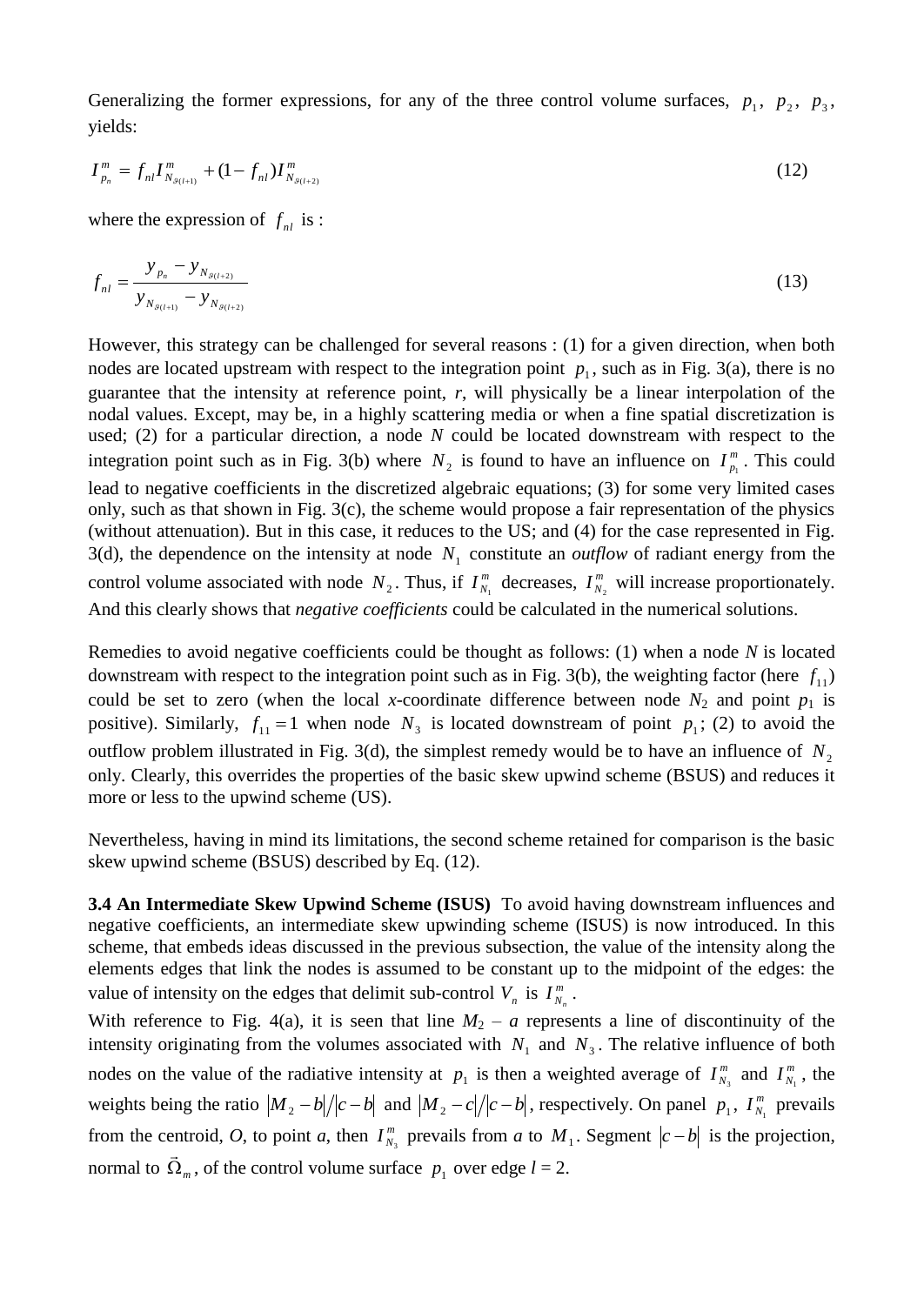

Figure 4: An intermediate skew upwind scheme: (a) weighted average of the intensity at nodes *N*<sup>3</sup> and *N*<sub>1</sub>; (b) influence of *N*<sub>1</sub> only when  $y_{M_1} \leq y_{M_2}$ ; (c) influence of N<sub>3</sub> only when  $y_{M_2} \leq 0$ ; and (d) possibility of negative coefficients

When  $w_1^m = 1$  (see Eq. (9)), with respect to coordinate axes located at the centroid, *O*, and oriented such that the *x*-axis is aligned with the two-dimensional projection of  $\Omega_m$  $\ddot{\phantom{a}}$ ,  $y_{M_1}$  is positive and as long as  $y_{M_2} \le 0$  the node of influence for  $p_1$  will be  $N_3$  only. The case for which  $y_{M_2} = 0$  is shown in Fig. 4(b). When the situation depicted in Fig. 4(a) prevails,

$$
I_{p_1}^m = f_1^+ I_{N_1}^m + (1 - f_1^+) I_{N_3}^m \tag{14}
$$

where  $f_1^+ = y_{M_2}/y_{M_1}$ . When  $y_{M_2} \ge y_{M_1}$ , the node of influence for  $p_1$  will be  $N_1$  only. Fig. 4(c) depicts the situation for which  $y_{M_2} = y_{M_1}$ .

To account for the above-described three possibilities, Eq. (14) will be valid if the weighting function is defined such that

$$
f_1^+ \equiv \text{MIN}\left[\text{MAX}\left(\frac{y_{M_2}}{y_{M_1}}, 0\right), 1\right] \tag{15}
$$

When  $w_1^m = 0$ , as long as  $y_{M_3} \ge 0$  the node of influence for  $p_1$  will be  $N_2$  only. When the situation depicted in Fig. 4(d) occurs,

$$
I_{p_1}^m = f_1^- I_{N_1}^m + (1 - f_1^-) I_{N_2}^m \tag{16}
$$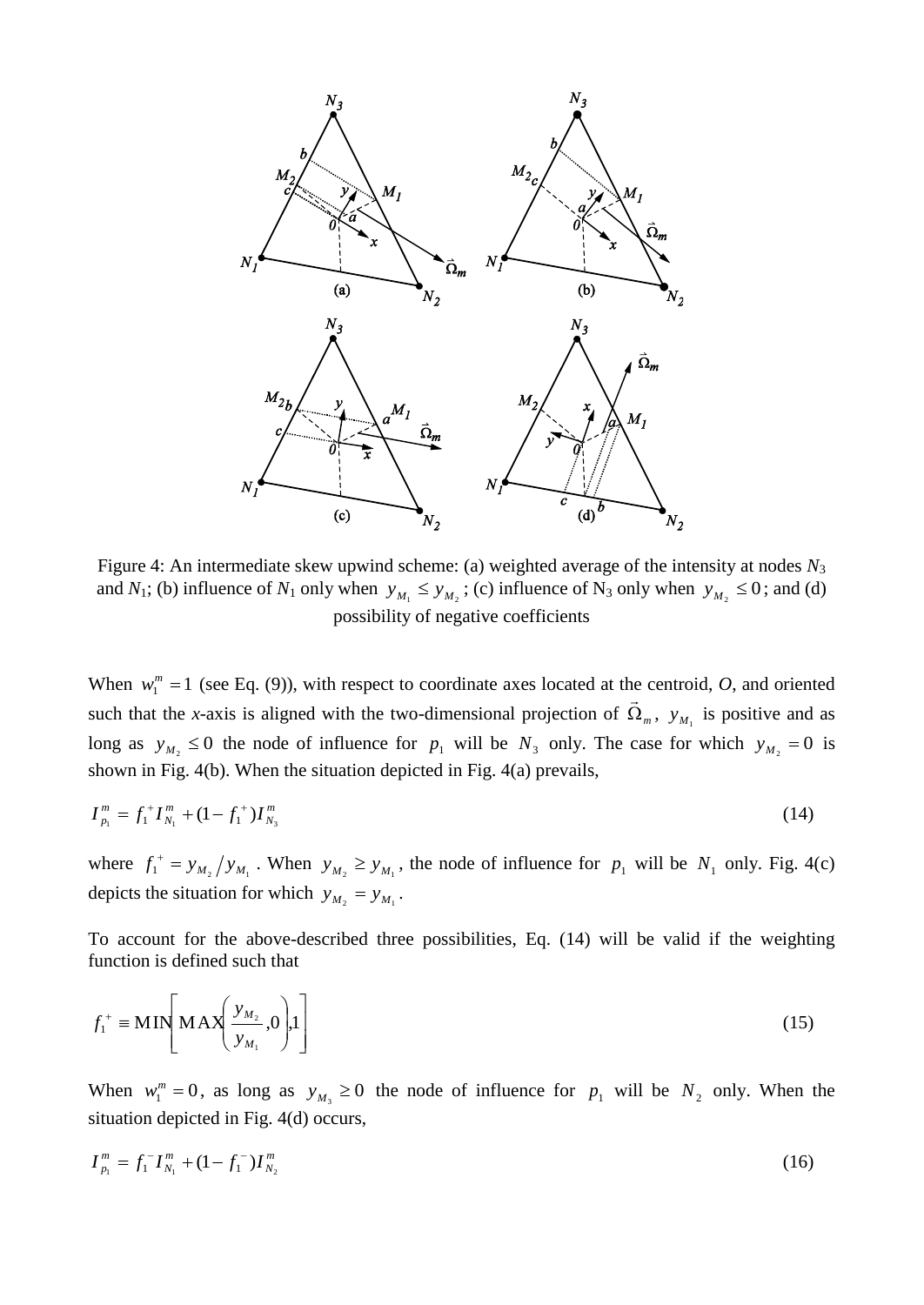where  $f_1^{\prime} = y_{M_3}/y_{M_1}$ . When  $y_{M_3} \leq y_{M_1}$ , the node of influence for  $p_1$  will be  $N_1$  only. Hence, with the following weighting function

$$
f_1^- \equiv \text{MIN}\left[\text{MAX}\left(\frac{y_{M_3}}{y_{M_1}}, 0\right), 1\right] \tag{17}
$$

Eq. (16) provides the value of  $I_m^m$  $I_{p_1}^m$  for the three geometric possibilities with  $w_1 = 0$ .

Although the expressions for *f* are mathematical expressions evaluated through the determination of the local *y*-coordinate of the element edges midpoints, the resulting expressions have a direct physical interpretation. For example, with respect to the element depicted in Fig.  $4(a)$ , it can be seen that  $f_1^+$  $f_1^+$  is the ratio of the radiative flux that crosses control surface  $O-M_2$  into direction  $\Omega_m$  over the radiative flux that crosses control surface  $O - M_1$  along the same direction when there is no attenuation or reinforcement within the element. Specifically,

$$
f_1^+ = \frac{y_{M_2}}{y_{M_1}} = \frac{\vec{q}_{O-M_2}}{\vec{q}_{O-M_1}}
$$
 (18)

From this expression it can be concluded that the weighting factor will be equal to this ratio as long as the medium in the element, for the purpose of interpolation only, is assumed to be transparent.

Considering  $w_1^m$  as defined in Eq. (9), it is possible to account for the negative or positive value of  $\vec{\Omega}_m \cdot \vec{n}_{p_1}$  by expressing  $I_{p_1}^m$ ر<br>پ  $I_{p_1}^m$  as

$$
I_{p_1}^m = w_1^m [f_1^+ I_{N_1}^m + (1 - f_1^+) I_{N_3}^m] + (1 - w_1^m) [f_1^- I_{N_1}^m + (1 - f_1^-) I_{N_2}^m]
$$
\n(19)

Finally, with the use of the integer function  $\mathcal{G}(n)$  defined previously, a general mathematical expression of  $I_n^m$  $I_{p_n}^m$  at any of the three panels,  $p_1$ ,  $p_2$ ,  $p_3$ , can be arrived at :

$$
I_{p_n}^m = w_n^m [f_n^{m+} I_{N_m}^m + (1 - f_n^{m+}) I_{N_{\mathcal{S}(n+2)}}^m] + (1 - w_n^m) [f_n^{m-} I_{N_n}^m + (1 - f_n^{m-}) I_{N_{\mathcal{S}(n+1)}}^m]
$$
(20)

where

$$
f_n^{m+} \equiv \text{MIN}\left[\text{MAX}\left(\frac{y_{M_{\mathcal{S}(n+2)}}}{y_{M_n}}, 0\right), 1\right]
$$
  

$$
f_n^{m-} \equiv \text{MIN}\left[\text{MAX}\left(\frac{y_{M_{\mathcal{S}(n+1)}}}{y_{M_n}}, 0\right), 1\right]
$$
  
(21)

with  $n = 1, 2, 3$  for panels  $p_1, p_2, p_3$ , respectively. The superscript *m* is added to the definition of the weighting function *f* to permit calculation of these functions prior to the iterative solution process.

In Fig. 4(a), the contribution of  $N_1$  is still seen by the equations for panel  $p_1$  (between the centroid *O* and point *a*), but this contribution has no effect on the radiant energy conservation balance for the control volume associated with  $N_3$  after the contribution of  $p_2$  is accounted for. Because without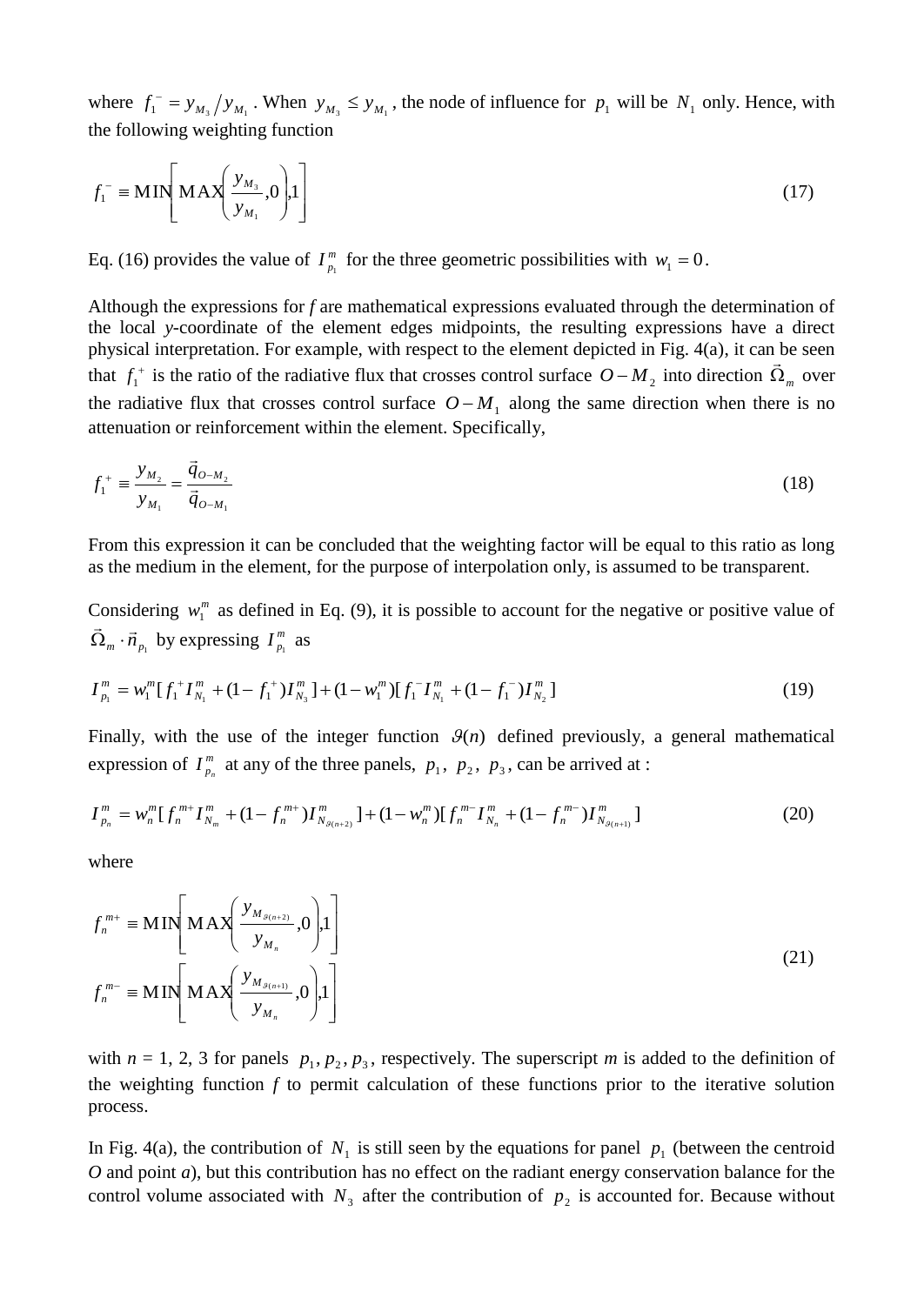attenuation  $I_m^m$  $I_{p_2}^m$  is  $I_{N_1}^m$  $I_{N_1}^m$ , all influence of  $N_1$  on  $p_1$ , for this case, cancel. This is valid as long as there is *no attenuation* involved, at the interpolation level, along the propagation path within an element. Otherwise, a net efflux of radiant energy is still possible. That is, if the flux entering  $p_2$  is different from that entering  $p_1$ , between O and a, *negative coefficients* would still be possible.

The value of the intensity at  $p_1$  in Fig. 4(a) is simply a weighted average of that at node  $N_1$  and  $N_3$ . On panel  $p_1$ ,  $I_{N_1}^m$  $I_{N_1}^m$  prevails from the centroid to point *a*, then, from *a* to  $M_1$ ,  $I_{N_1}^m$  $I_{N_3}^m$  prevails.

**3.5 A Skew Upwind Scheme (SUS) for Numerical Radiative Transfer** The ideas embedded in the skew positive coefficient upwind scheme (SPCUS), which involve a flux-weighted average of the intensity over control volume faces, are first outlined for control volume surface  $p_1$  depicted in Fig. 5(a).



Figure 5: A skew upwinding scheme: (a) influence of  $N_3$  only when  $y_{M_2} \le 0$ ; (b) influence of  $p_2$ when  $y_{M_1} \leq y_{M_2}$ ; (c) weighted average of the intensity at nodes  $N_3$  and panel  $p_2$ ; and (d) weighted average of the intensity at nodes  $N_2$  and panels  $p_3$  when  $G_1^m$  is negative

It has been seen that as long as there is *no attenuation* within the elements, the ISUS should improve accuracy over the US and avoid negative coefficients in the discretized algebraic equations. However, in a further refinement of the proposed scheme, it could be desirable to account for attenuation within the element. In this section, for a positive value of the radiant heat flux at  $p_1$  (see Fig. 5(a)), that is when  $w_1^m = 1$ , it is then mostly desirable to express the value of intensity at  $p_1$  directly in terms of that at  $p_2$  and that at node  $N_3$  such that

$$
I_{p_1}^m = f_1^{m+} I_{p_2}^m + (1 - f_1^{m+}) I_{N_3}^m \tag{22}
$$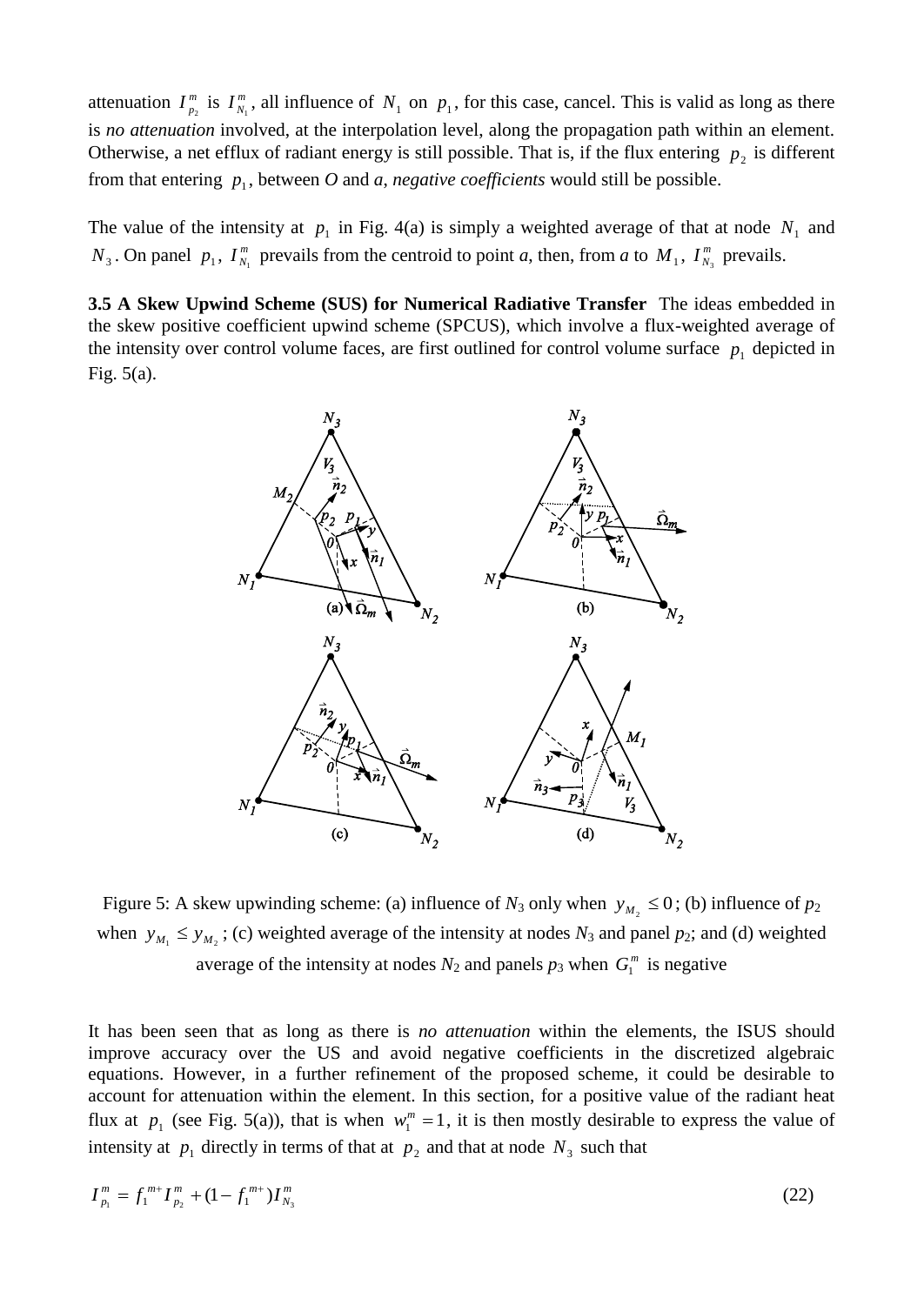with  $f_1^{m+}$  being defined appropriately.

This modification of the ISUS involves that: (1) *negative coefficients can not be computed*, since throughputs of radiant energy are correctly accommodated irrespective of the function  $f_1^{m+}$ , and (2) a simultaneous set of equations involving the three integration point intensities must be solved to determine these values in terms of the nodal values. To generalize this SPCUS, a similar definition of  $f_1^{m+}$  to that used in Eq. (21) is used with the obvious restriction that  $0 \le f \le 1$ .

To ensure a positive contribution to the coefficients when the radiative flux at  $p_2$  is *negative* – coming out of sub-control volume  $V_3$  in Fig. 5(a) – we need that  $I_{p_1}^m = I_{N_1}^m$ *N m*  $I_{p_1}^m = I_{N_3}^m$  : the values of  $I_{p_1}^m$  $I_{p_1}^m$  and *m*  $I_{p_2}^m$  at the panels  $p_1$  and  $p_2$  for this situation should only depend on the value of  $I^m$  at node 3, which is located upstream of these two surfaces: this implies that  $f_1^{m+} = 0$  in Eq. (22). On the other hand, if  $G_2^m$  is *positive* – coming into sub-control volume 3 in Fig. 5(b) – and greater than  $G_1^m$ , only *m*  $I_{p_2}^m$  should influence the value of  $I_{p_1}^m$  $I_{p_1}^m$ , because the amount of energy transported by radiation out of control volume  $V_3$  across panel  $p_1$  has to be greater than or equal to what comes in by radiation through panel  $p_2$ , in order to ensure the positiveness of coefficients [Hassan 1983, Rousse 2000a, Saabas 1991]. For this case  $f_1^{m+} = 1$ . In other situations, such as in Fig. 5(c), the function  $f_1^{m+}$  is just the ratio of the directional integral of  $\vec{\Omega} \cdot \vec{n}_p$  $\Omega \cdot \vec{n}_p$  over  $\omega_m$  for control surface  $p_2$  to that over  $p_1$ . Consequently, a general expression for  $f_1^{m+}$ , for a *positive*  $G_1^m$  can be defined as

$$
f_1^{m+} \equiv \mathbf{MIN} \left[ \mathbf{MAX} \left( \frac{G_2^m}{G_1^m}, 0 \right), 1 \right] \tag{23}
$$

The subscript 1 stipulates the association with panel 1 and the superscript + indicates that  $G_1^m$  is positive.

If these same guide lines are followed when radiation is crossing control volume surface  $p_1$  in the negative direction such as in Fig.  $5(d) - G_1^m$  is *negative* – then an equation, involving node 2 and panel  $p_3$ , can readily be obtained such that

$$
I_{p_1}^m = f_1^{m-1} I_{p_3}^m + (1 - f_1^{m-1}) I_{N_2}^m \tag{24}
$$

where  $f_1^{m-}$  is defined as

$$
f_1^{m-} \equiv \mathbf{MIN}\left[\mathbf{MAX}\left(\frac{G_3^m}{G_1^m}, 0\right), 1\right]
$$
 (25)

Introducing the weighting function,  $w_1^m$ , defined as in Eq. (9), it is possible to account for the negative or positive value of the radiative flux at  $p_1$  by expressing  $I_{p_1}^m$  $I_{p_1}^m$  as

$$
I_{p_1}^m = w_1^m [f_1^{m+} I_{p_2}^m + (1 - f_1^{m+}) I_{N_3}^m] + (1 - w_1^m) [f_1^{m-} I_{p_3}^m + (1 - f_1^{m-}) I_{N_2}^m]
$$
\n(26)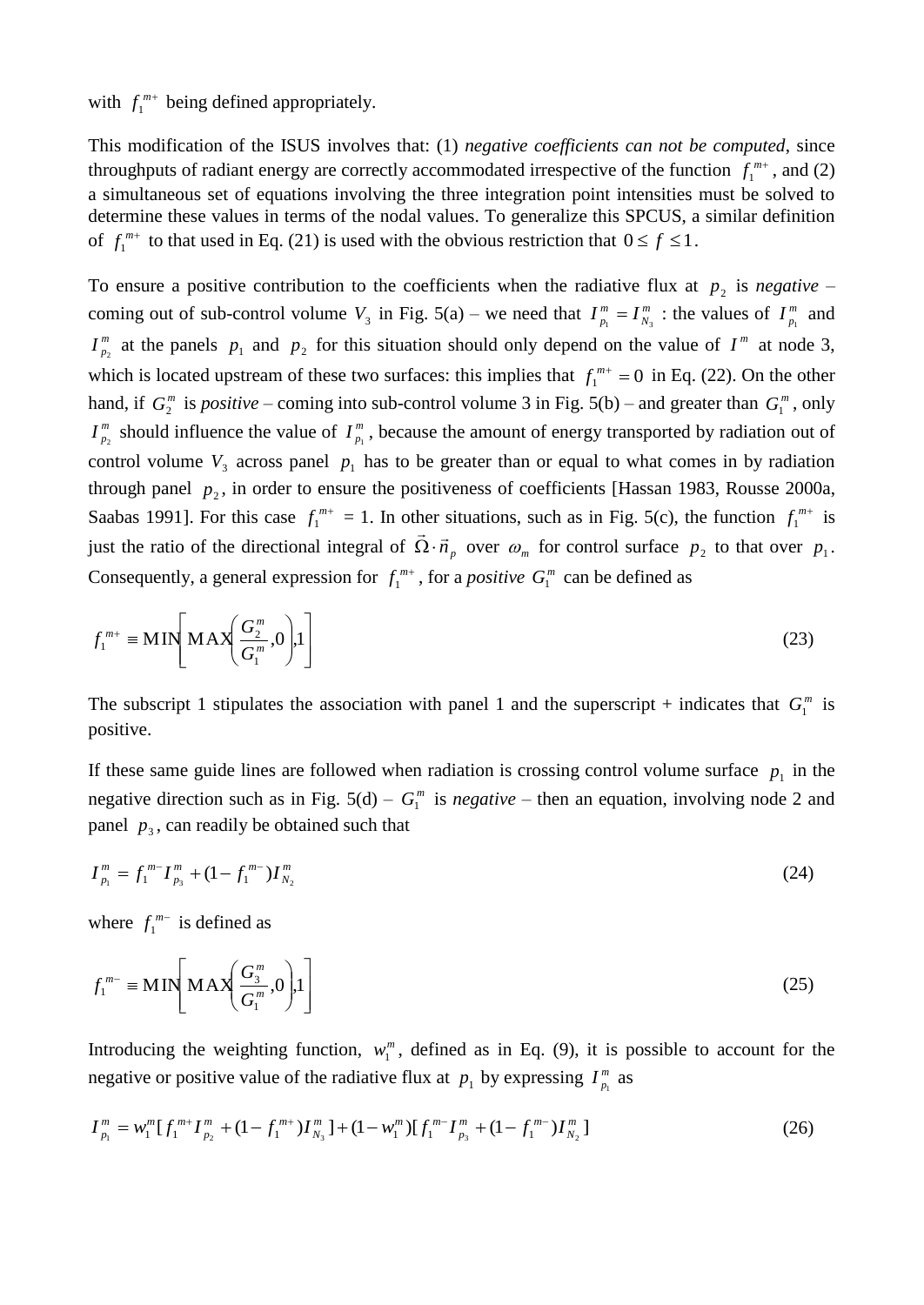Finally, with the use of the integer function  $\mathcal{G}(n)$  defined previously, a general mathematical expression of  $I_n^m$  $I_{p_n}^m$  at any of the three panels,  $p_1, p_2, p_3$ , can be arrived at:

$$
I_{p_n}^m = w_n^m [f_n^{m+1} I_{p_{g(n+1)}}^m + (1 - f_n^{m+1}) I_{N_{g(n+2)}}^m] + (1 - w_n^m) [f_n^{m-1} I_{p_{g(n+2)}}^m + (1 - f_n^{m-1}) I_{N_{g(n+1)}}^m]
$$
(27)

where

$$
f_n^{m+} \equiv \text{MIN}\left[\text{MAX}\left(\frac{G_{\mathcal{G}(n+1)}^m}{G_n^m}, 0\right), 1\right]
$$
  

$$
f_n^{m-} \equiv \text{MIN}\left[\text{MAX}\left(\frac{G_{\mathcal{G}(n+2)}^m}{G_n^m}, 0\right), 1\right]
$$
  
(28)

with  $n = 1, 2, 3$  for panels  $p_1, p_2, p_3$ , respectively.

### **4. VALIDATION OF THE PROPOSED SCHEME**

The following acknowledged standard problems were considered to asses the proposed skew positive coefficient upwinding scheme: (1) gray absorbing media in a rectangular enclosure; (2) gray scattering media in a rectangular enclosure; (3) gray absorbing media in a trapezoidal enclosure; (4) gray absorbing, emitting media in a L-shaped enclosure; and (5) gray absorbing media in a curved Enclosure. However, results are presented for the first, fourth, and fifth problem only to avoid making this paper overly lengthy.

For each demonstration problem, steady-state conditions, homogeneous, constant thermophysical and radiative properties, and radiatively participating gray media are considered [Rousse 2000a]. No relaxation was used in the computations. The iterations were terminated when the absolute value of the residual on the incident radiation *G*, from one iteration to the next, met a prescribed condition  $\tilde{\varepsilon}$ . In the test problems considered here  $\tilde{\varepsilon} = 10^{-6}$  was found to be satisfactory : it yielded solutions that were essentially insensitive to further reductions in  $\tilde{\varepsilon}$ .

Structured-grids, with nodes arranged along straight or curved lines, were employed for all investigations presented here. Various ways of forming triangular elements from quadrilaterals were investigated. The angular discretization was always customized so as to match the physical boundaries of the domain with  $\phi - \theta$  azimuthal discretization, except in regular geometries for which standard equal weight  $S<sub>n</sub>$  discretization were used. Practically, a very fine angular discretization (*ndd* directions) is employed to compute the flux in order to minimize the error due to the quadrature approximation. The refinement is stopped when further increases in the number of directions does not yield a significant change in the solution.

All relevant details are provided herein to allow the reader to implement the problems in his strategy to validate his own numerical method.

For purely absorbing media the *exact* (reference) solution is calculated with:

$$
I_p = I_r e^{-\tau} + I_b (1 - e^{-\tau})
$$
\n(29)

where  $I<sub>r</sub>$  is the intensity at an upstream location along a discrete direction  $\Omega$ ,  $\tau$  is the optical depth between *r* and *P* measured along  $\Omega$ , and  $I<sub>b</sub>$  is the blackbody intensity of the media.  $\ddot{\ }$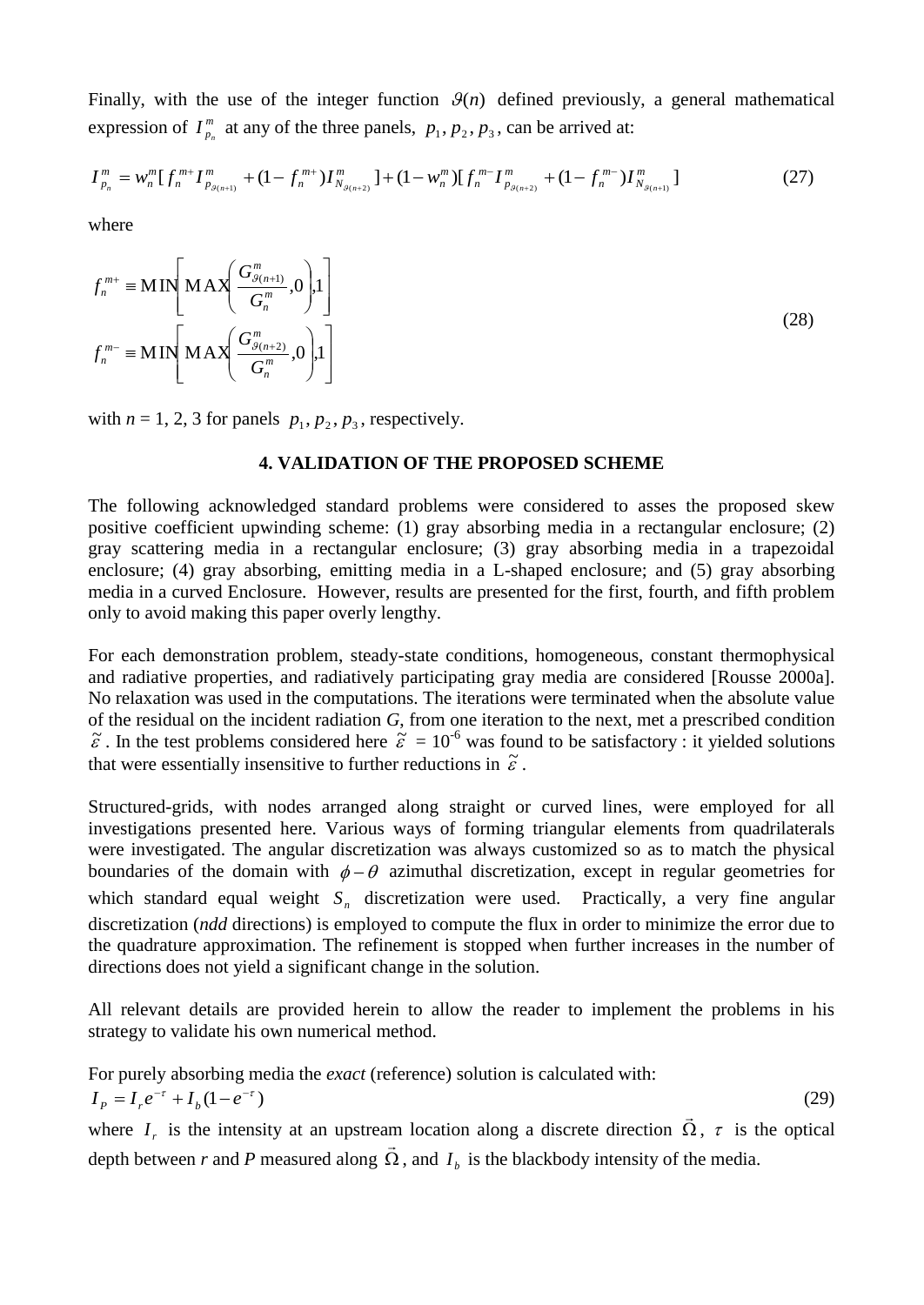### **4.1 Gray Absorbing Media in a Rectangular Enclosure**

*4.1.1 Problem statement* In this test case, the proposed CVFEM is applied to a square enclosure filled with an absorbing medium ( $\gamma = 0$ ) at constant temperature  $T_m = 1$ . In a first problem, all walls are assumed to be cold,  $T = 0$ , except for the third wall in Fig. 6, for which  $T_3 = 1$ . The absorption coefficient is  $\kappa = 0.1 \text{m}^{-1}$ . In a second problem,  $T_3$  is also set to zero. And several optical thicknesses are considered. Here, the dimensionless radiant heat flux,  $Q_r$ , is set equal to  $q_r / (\tilde{\sigma} T_m^4)$ .



Figure 6: Heat transfer in a rectangular enclosure: problem schematic

*4.1.2 Numerical details and results* The results presented in Fig. 7 show the radiative intensity fields within the domain for the specific direction ( $\mu$  = 0.797245675,  $\eta$  = 0.577350269). The profiles provided by the US, ES, BSUS, and SUS are compared to the exact solution. The test case has been treated by use of a coarse  $21 \times 21$  regular grid, and with an equal weight  $S_8$  quadrature. As the medium is at the same temperature than the wall, radiation leaving this wall is maintained at the same level as it travels throughout the domain.

A discontinuity is shown at (0,0) as there is a physical discontinuity imposed between wall 3 and wall 4. Fig. 7(b) and 7(c) indicates that along the discontinuity, the ES and US greatly smear the intensity profile: they introduce false scattering (numerical diffusion). This important numerical diffusion is present as these two schemes are considering only one node of influence at the interpolation level. Consequently, the contributions calculated at control volume faces (panels) do not sufficiently take into account the directionality of the propagation. The BSUS for which the results are presented in Fig.7(d) is very good to reproduce the intensity gradient but spurious numerical oscillations are generated and the results are not physically plausible. This is caused by the influence of downstream nodes on the integrated radiant fluxes at control volume faces for specific directions of propagation. And, as mentioned in the previous section, this produces negative coefficients in the discretization equations. Results for the ISUS are not presented as they are very close to those produced with the SUS. Finally, the SUS shows is capacity to simulating the discontinuity about point (0,0). It reduces numerical diffusion significantly (although the difference in the curve slopes between Fig.7(c) and Fig.7(e) are not that obvious in the figure). This false diffusion is not completely eliminated: the skew upwind scheme is first order. However, it is better that standard upwinding to account for directionality.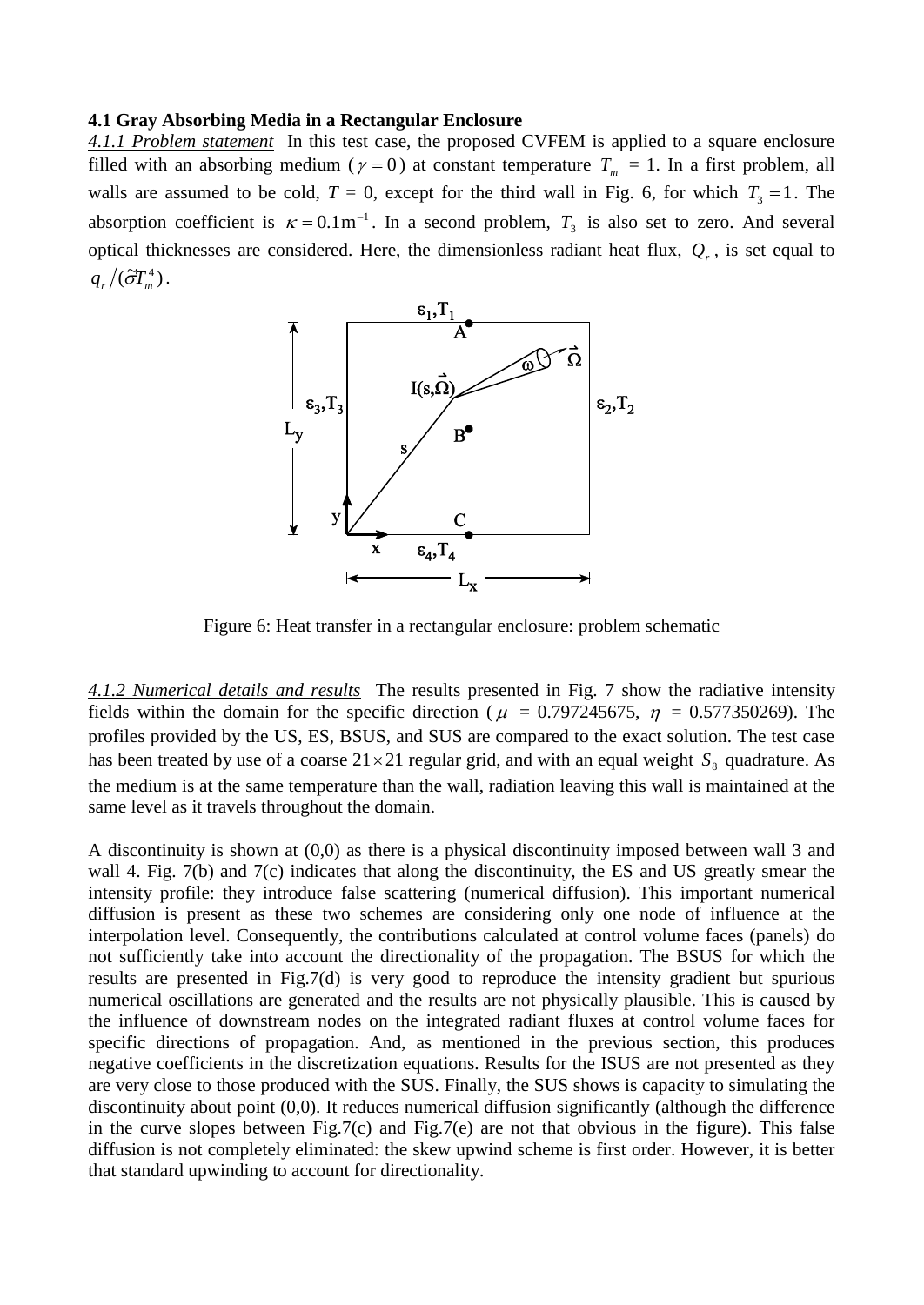

0.577350269) in a purely absorbing medium ( $T_3 = 1.0$ , and  $\kappa = 0.1 \text{ m}^{-1}$ ) : (a) exact solution; (b) Upwind scheme; (c) Exponential scheme; (d) Basic skew upwind scheme; (e) Skew positive coefficient scheme

In the remainder of the paper, the BSUS will not be considered as the aim is to propose a stable, non oscillating scheme. Moreover, the specifications of commercial CFD codes exclude such types of schemes.

# **4.2 Gray Media in an L-Shaped Enclosure**

*4.2.1 Problem statement* This test case involves the irregular-shaped enclosure shown in Fig. 8. The enclosure is assumed to be filled with an emitting, absorbing, and isotropically scattering medium at constant temperature  $T_m$ , and the walls are assumed to be black and held at a constant zero temperature ( $T_w = 0$ ), except for the top wall where  $T = T^*$ . This is equivalent to assuming an outgoing radiant heat flux,  $Q_{in}$ , on the top wall between point A and point E in Fig. 8. Here, the solutions proposed by Chui [1990] using a FVM are used as references. Chai *et al.* [1994b, 1994c, 1997], Raithby and Chui [1990], and Chui and Raithby [1993] also used this test case to assess their methods.  $Q_{in} = 1$  for purposes of comparison with the solutions proposed in Chui [1990].

*4.2.2 Numerical details and results* In a preliminary series of simulation, two situations were investigated: (1) the absorption coefficient,  $\kappa = 0.01$ , and the scattering coefficient,  $\sigma = 1.00$ , yielding  $\gamma = 1/1.01$ ; and (2) the case of no scattering,  $\sigma = 0$ , with  $\kappa = 0.01$ . Grid refinements as well as optical thickness effects were investigated. The above-described furnace involves a particularly interesting feature because the non-orthogonal boundaries make a 45° angle with the *x* – *y* coordinate system shown in Fig. 8. Therefore, it is easy to employ a *boundary matching* angular discretization with at least 2 solid angles per quadrant of the  $x - y$  plane.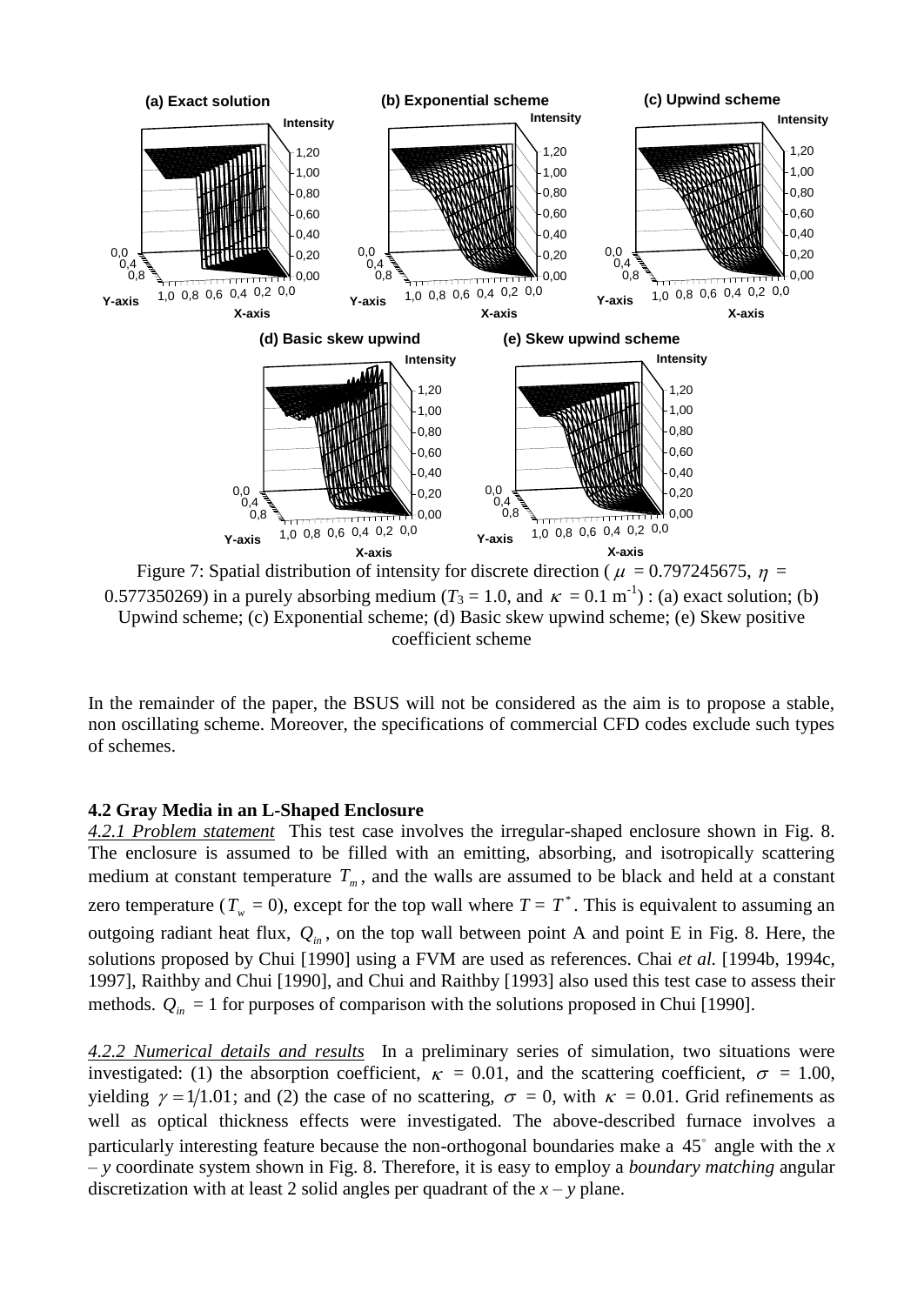

Figure 8: Gray media in an L-shaped two-dimensional enclosure: problem schematic.

Fig. 9 illustrates the dimensionless radiant heat flux,  $Q_r$ , at the *left-south* wall, identified by points *A*, *B*, *C*, *I*, and *D* in Fig. 13. In Fig. 9(a) the medium both scatters  $\sigma = 1.00$  and absorbs  $\kappa = 0.01$ radiant energy while, in Fig. 9(b), the medium absorbs  $\kappa = 0.01$  radiant energy only. In Chui [1990], the investigator employed a relatively coarse  $11 \times 4$  spatial grid and an angular discretization that involved 2 latitudes and 8 longitudes within an octant. For this test case, the first spatial computational domain employed with the proposed method consisted of 52 irregular quadrilaterals, each divided into two triangular elements, and the angular grid was constructed using 16 discrete directions, that is one latitude in the positive *z* direction and 4 discrete solid angle in each quadrant of the  $x - y$  plane. A finer grid involving  $33 \times 15$  nodes and 64 directions distributed on two latitudes was also employed for direct comparison with Rousse [1994]. In the notation involved in the legend of the figures, the discretization is identified with 4 numbers: the first number refers to the number of grid nodes along the left-south wall (*A-B-C-I-D*) and right-north wall (*E-F-G-H*) of the enclosure depicted in Fig. 8; the second number is the number of grid nodes used on the top wall (*A-E*) and right wall (*H-D*); the third number refers to the number of latitudes employed with the azimuthal angular discretization; and the last number is the number of solid-angle projections in each quadrant of the  $x - y$  plane.

In Fig. 9(a), the surface radiant heat flux,  $Q_r$ , along the left-south wall  $(A-B-C-I-D)$ , decreases with the distance away from point *A*, measured between *A* and *D*, because radiation is attenuated by absorption and scattering as it travels away from the top (hot) wall. When there is no scattering,  $\gamma = 0$  in Fig. 9(b), the radiant heat flux impinging on a surface is very sensitive to the orientation of this surface with respect to the source  $Q_{in}$  (located on the top wall).

In Fig.  $9(b)$  it can be observed that the FVM  $11 \times 4$  fails to predict the two bumps, that correspond to locations *B* and *C*, in the surface radiant heat flux distribution. Chui's solution [1990] indicates a plateau while the 13 4 CVFEM solution shows the two peaks at point *B* and *C*. The CVFEM solution for a coarse grid is shown somewhat better than its corresponding FVM counterpart. This may be caused by the treatment of the boundary conditions and by the fact that in the CVFEM each quadrilateral is divided into two triangular elements. This yields a finer discretization and hence a better approximation of the radiative fluxes across control volume surfaces.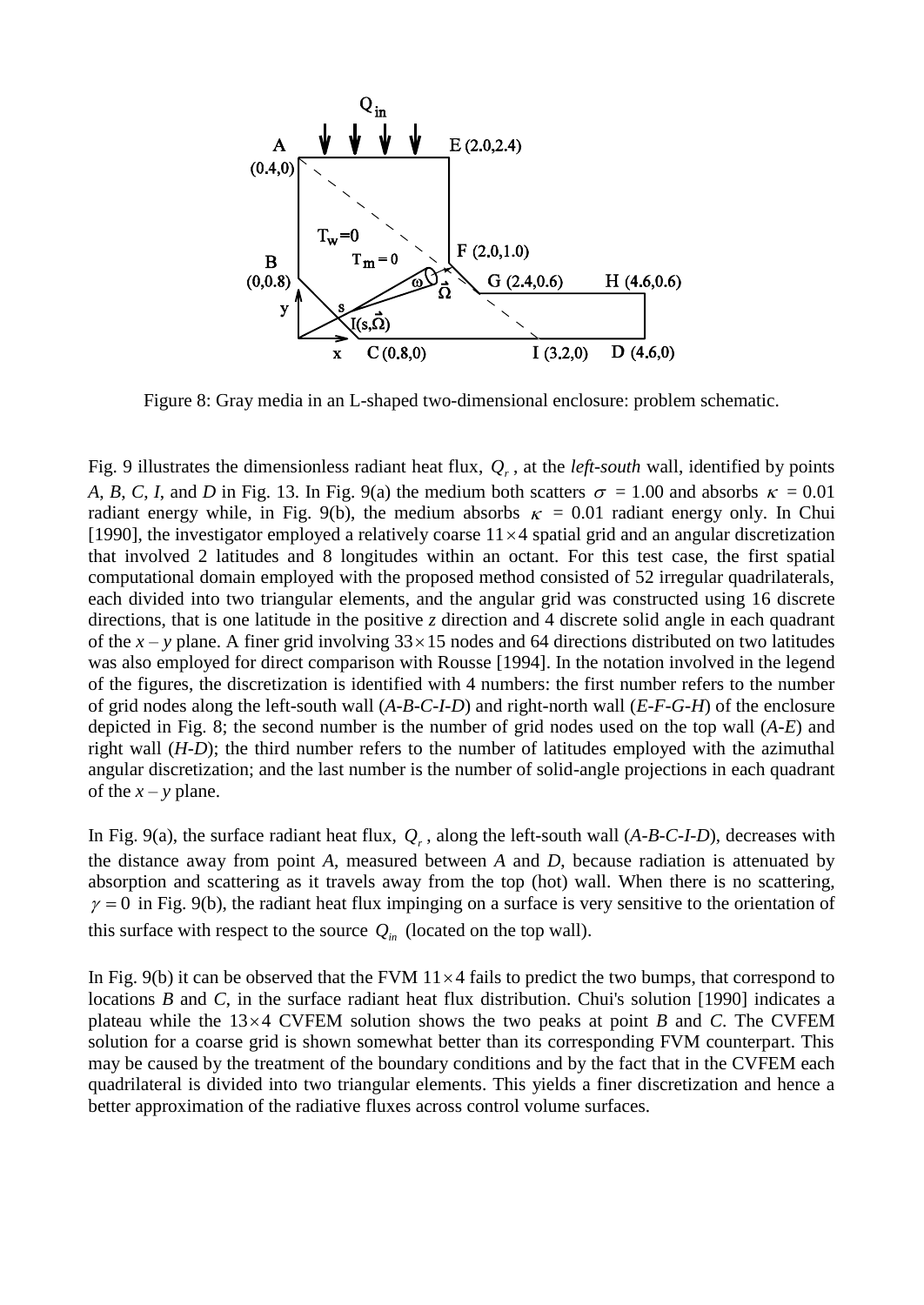

Figure 9: Distribution of dimensionless radiant heat flux, *Qr* , on the left-south wall *A-B-C-I-D* for : (a)  $\kappa = 0.01$ ,  $\sigma = 1.0$ ; (b)  $\kappa = 0.01$ ,  $\sigma = 0.0$ .

The orientation of the wall changes at *B* and *C*, and this makes the left-south wall lie in a more direct line of sight from the source of radiation on the top wall (*A-E*). There should be discontinuities in the  $Q_r$  distribution at *B* and *C* for  $\sigma = 0$ . The tendency is well predicted by the relatively fine grid (33 × 15 nodes) combined with fine angular discretization involving 64 directions (2 latitudes and 8 projections per quadrant). To capture the flux discontinuities, grid points should be inserted close to points *B* and *C*. Beyond point *C*, along *C-D*, after the step *B-C*, the radiant heat flux is seen to decrease to zero as some points (beyond point *I*) do not "see" the radiation source on the top wall *A-E*, and because there is no reflection and no emission from the boundaries. When scattering is present, Fig. 9(a), the changes in the distribution of the radiant heat flux at point *B* and *C* are less pronounced because a direct line of sight to *A-E* is less important than in the case of no scattering in Fig. 9(b). Chui's solution [1990] and the coarse CVFEM solution indicate monotonic decrease of the radiant heat flux along the left-south wall, whereas the CVFEM solution obtained with a fine grid, which reproduces the physics more faithfully, shows the expected bumps at point *B* and *C*.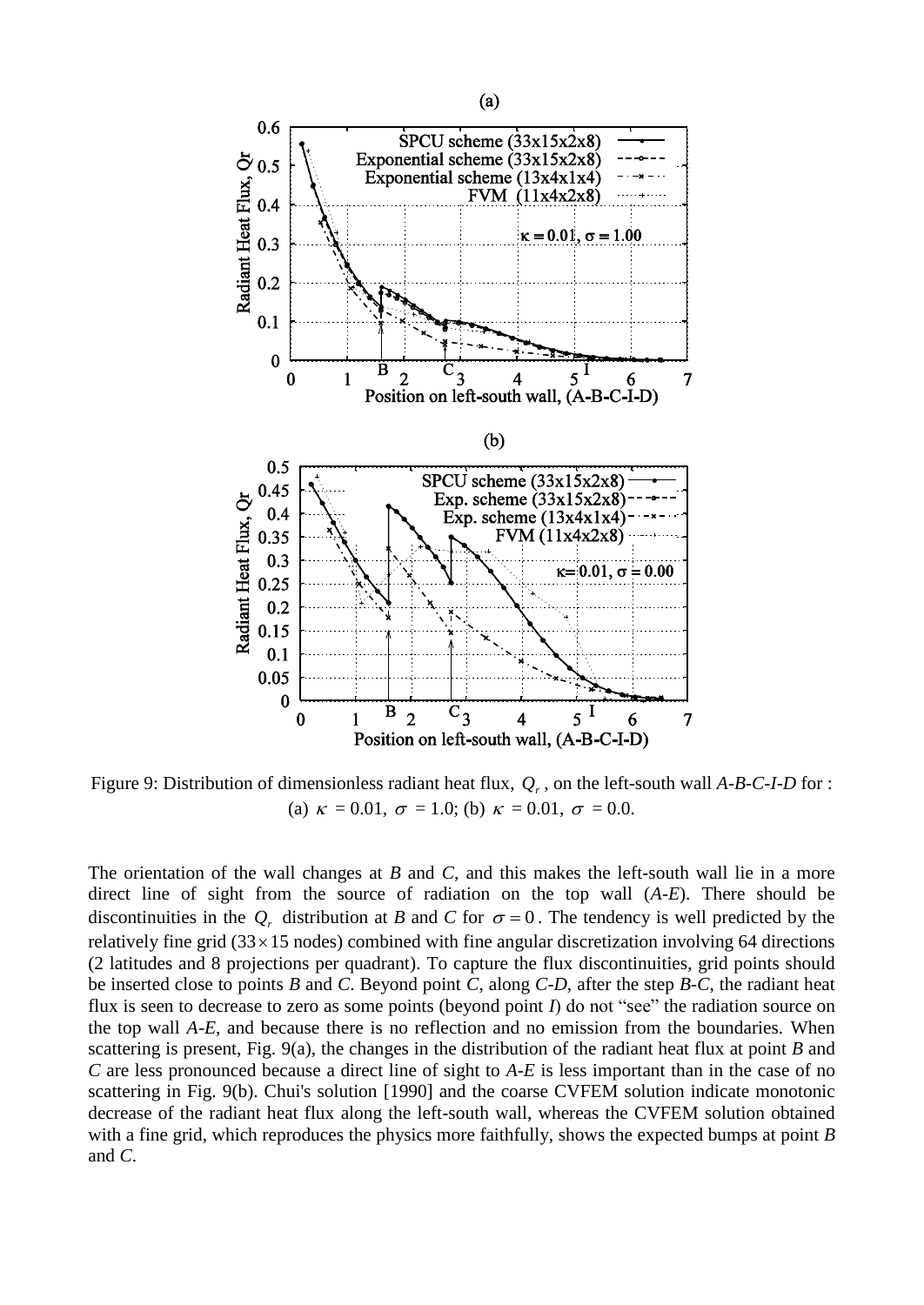The radiant heat flux at the *right-north* wall (*E-F-G-H* in Fig. 8) was also computed [Rousse 2000] (but not shown herein) with more accuracy with the CVFEM than with the FVM of Chui [1990]. The effect of angular and spatial discretization refinement and that of optical thickness were also investigated. Interested readers should consult the corresponding author for details.

Figure 9 indicates that results for the ES and SUS more or less correspond for the prediction of the radiative flux and that despite the superiority of the skew upwind scheme over the exponential scheme in predicting the discrete value of the radiative intensity in one particular direction. When integrated values are calculated (such as the heat flux), the errors are more or less averaged over all directions.

# **4.3 Gray Absorbing Media in a Curved Enclosure**

*4.3.1 Problem statement* In this last test case, a quarter of circle – with a rectangular region added on its top – was used as a test geometry. In Fig. 10, the curve wall is hot,  $T_4 \neq 0$ , and black while all other walls are cold,  $T_1 = T_2 = T_3 = 0$ . The medium is cold and purely absorbing with  $\kappa = 1$ . The radius of the quarter of circle is equal to the length along the *x*-axis,  $L_x = 1.0$ , and  $L_y = 1.5$ . Chai *et al.* [1994c, 1995] and Liu *et al.* [1997] used that problem.



Figure 10: Gray media in a curved computational enclosure: problem schematic

4.3.2 Numerical details and results A 37  $\times$  37 spatial grid and an azimuthal 20 $\times$ 4 grid in the  $\phi$  and  $\theta$  directions were employed with a progressive deployment of the spatial grid: there are more nodes in the immediate vicinity of the walls. This discretization was found to be required to ensure grid independent solutions with further refinements.

The predictions of the radiant heat flux on the right wall (wall 2) are reported in Fig. 11. It is globally shown that the CVFEM solution, using the skew upwind scheme, is in good agreement with that proposed by Chai *et al.* [1995] although detailed (or refined) comparisons was not possible due to the type of results presented in the reference. But the interesting fact here is that the overall solution is slightly scheme dependent with the same discretization. Nevertheless, as for the preceding problem, here also results for the three schemes show that despite the superiority of the SUS scheme over the others in predicting the discrete value of the radiative intensity in one particular direction, the errors are more or less averaged over all directions.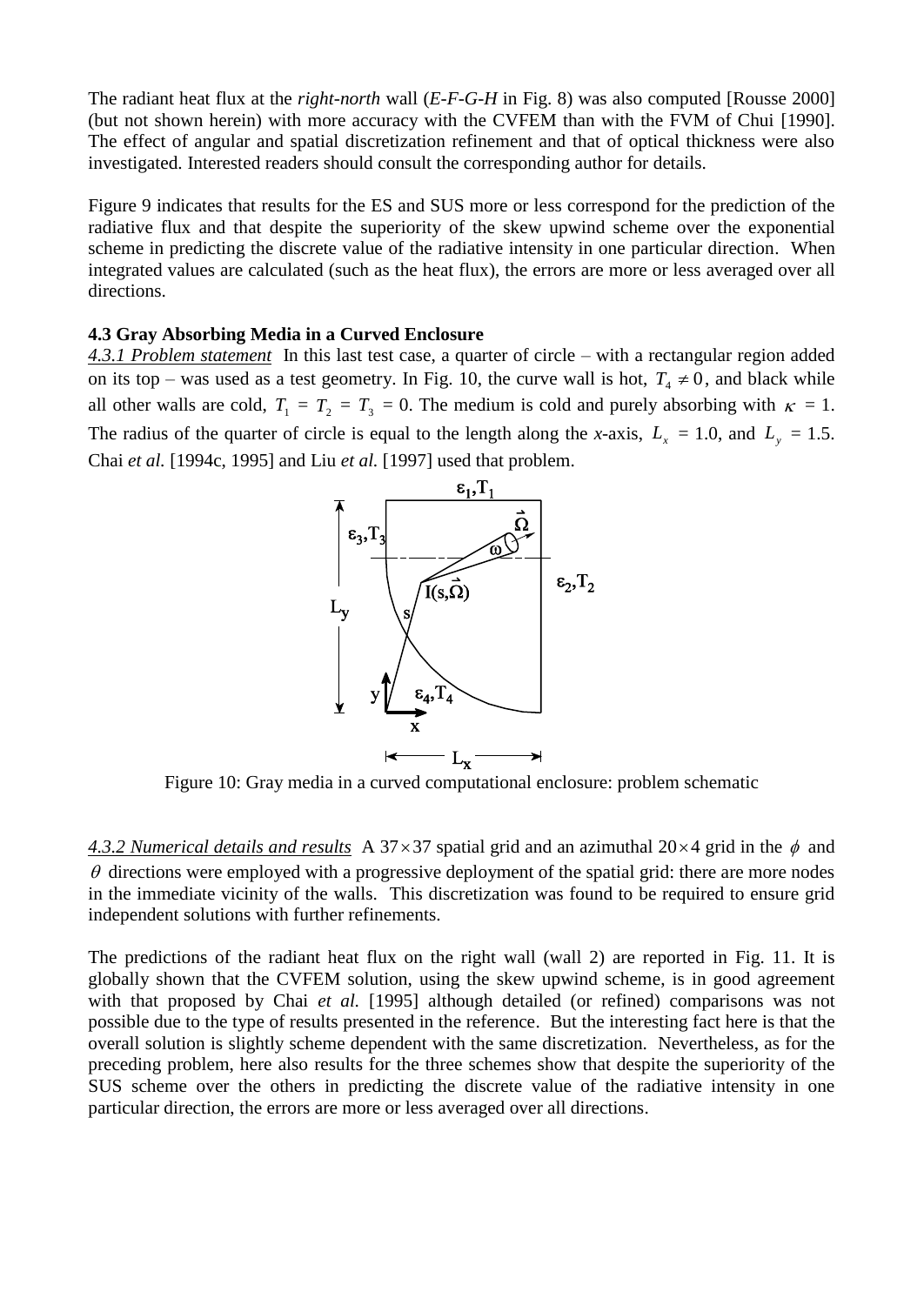

Figure 16: Distribution of dimensionless radiant heat flux, *Qr* , on the right surface for absorbing media bounded by a black curved enclosure,  $\beta = 1$ .

## **CONCLUSION**

This paper presented the detailed derivation of a skew upwind (SU) scheme for the computation of radiative transport in enclosures filled with participating media. The exhaustive description was intended for the analyst who may want to implement such a procedure in his or her own numerical method. The proposed scheme is based on the application of sound physical arguments, resulting in: (1) fast convergence of the algorithm; (2) inherent preclusion of the possibility of computing negative coefficients to the discretized algebraic equations; (3) relatively low levels of false scattering; (4) relative insensitivity to grid orientation; and (5) solutions completely free from undesirable oscillations. These attributes render the scheme attractive, especially in the context of combined modes of heat transfer and fluid flow for which CPU time is a major concern. The performances of the proposed scheme are readily available in the following paper

However, results show that despite the superiority of the SU scheme over the upwind scheme (US), in predicting the discrete value of the radiative intensity in one particular direction, when integrated values are calculated, the errors are more or less averaged over all directions. Hence, despite an increase of about 20% in CPU time requirement, the difference between the SU scheme and the simple US diminishes substantially.

## **APPENDIX A: CLOSURE RELATIONS**

Eqs. (8), (12), (20), and (27) are systems of equations for the unknowns  $I_n^m$  $I_p^m$ . These systems of equations can conveniently be written in a matrix form, yielding  $\left[A\right]_{3\times3}\left\{I_{p}^{m}\right\}_{3\times1}=\left[B\right]_{3\times3}\left\{I_{N}^{m}\right\}_{3\times1}$ *N*  $\{A\}^3_{3\times 3}\left\{I^{\,m}_{p}\right\}^3_{3\times 1} = \left[B\right]_{3\times 3}\left\{I\right\}$ (31)

or

$$
\begin{bmatrix} a_{11} & a_{12} & a_{13} \ a_{21} & a_{22} & a_{23} \ a_{31} & a_{32} & a_{33} \end{bmatrix} \begin{bmatrix} I_{p_1}^m \\ I_{p_2}^m \\ I_{p_3}^m \end{bmatrix} = \begin{bmatrix} b_{11} & b_{12} & b_{13} \ b_{21} & b_{22} & b_{23} \ b_{31} & b_{32} & b_{33} \end{bmatrix} \begin{bmatrix} I_{N_1}^m \\ I_{N_2}^m \\ I_{N_3}^m \end{bmatrix}
$$
 (32)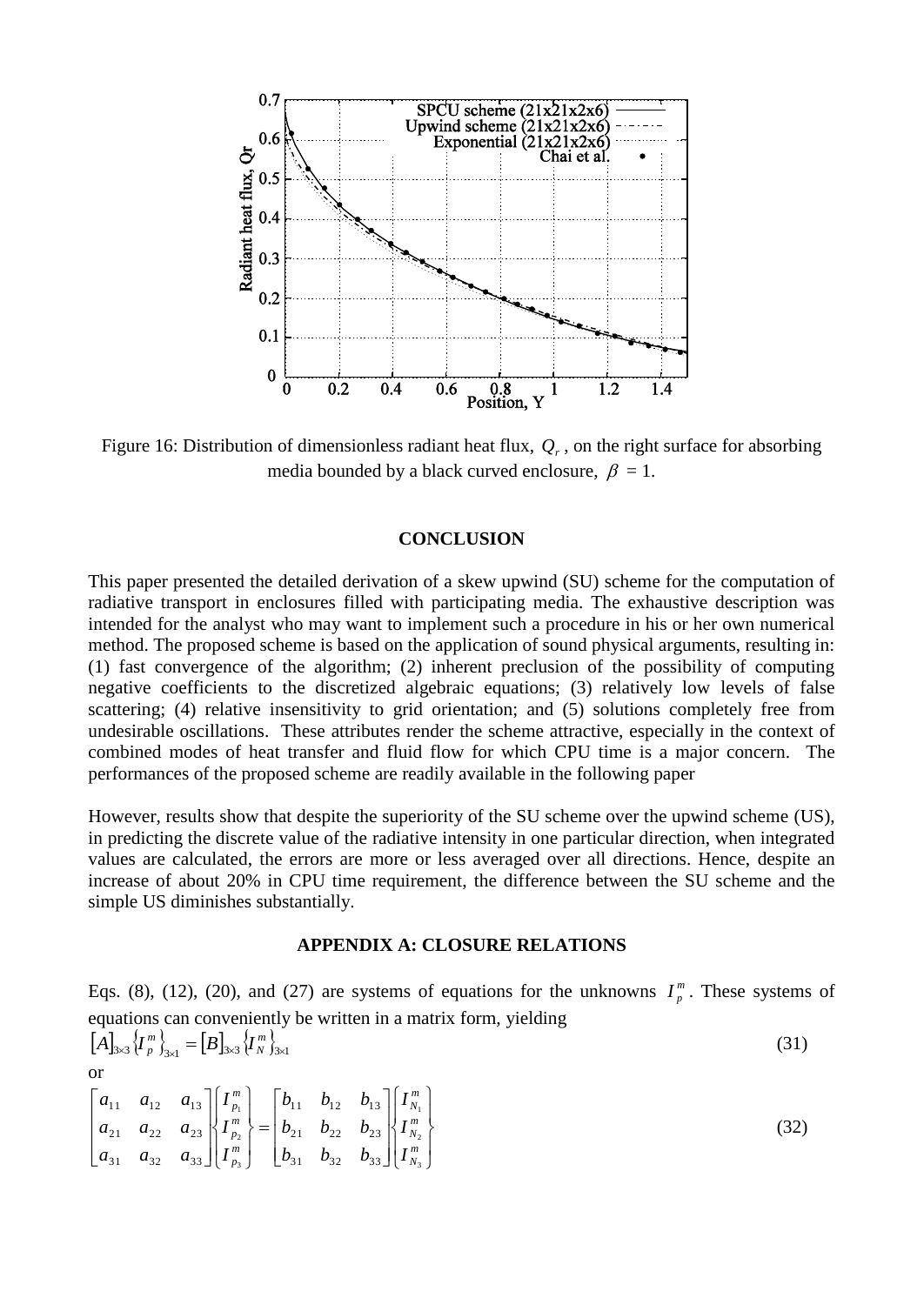**A.1 Upwind scheme** For a two-dimensional implementation of the upwind scheme (US), the A matrix is the identity matrix while the coefficients of the B matrix are:

$$
b_{jj} = 0; \ b_{j,9(j+1)} = (1 - w_j^m); \ b_{j,9(j+2)} = w_j^m
$$
 (33)

Basic skew upwind scheme

To implement the basic skew upwind scheme in two-dimensions, the A matrix is also the identity and matrix B can be constructed such that, when  $y_{N_j} \ge y_{p_i} \ge y_{N, g(j+1)}$ , we obtain :

$$
b_{ij} = f_{ij}; \ b_{i\theta(j+1)} = (1 - f_{ij}); \ b_{i\theta(j+2)} = 0 \tag{34}
$$

**A. 2 Intermediate skew upwind scheme** To implement the basic skew upwind scheme in twodimensions, the A matrix is once again the identity matrix and matrix B can be constructed such that:

$$
b_{jj} = w_j^m f_j^{m+} + (1 - w_j^m) f_j^{m-}; \ b_{j\beta(j+1)} = (1 - w_j^m)(1 - f_j^{m-}); \ b_{j\beta(j+2)} = w_j^m (1 - f_j^{m+})
$$
 (35)

The full matrix coefficients for the ISU scheme are :

$$
\begin{bmatrix} w_1^m f_1^{m+} + (1 - w_1^m) f_1^{m-} & (1 - w_1^m) (1 - f_1^{m-}) & w_1^m (1 - f_1^{m+}) \\ w_2^m (1 - f_2^{m+}) & w_2^m f_2^{m+} + (1 - w_2^m) f_2^{m-} & (1 - w_2^m) (1 - f_2^{m-}) \\ (1 - w_3^m) (1 - f_3^{m-}) & w_3^m (1 - f_3^{m+}) & w_3^m f_3^{m+} + (1 - w_3^m) f_3^{m-} \end{bmatrix}
$$

**A.3 Skew positive coefficient upwind scheme** For the implementation of the skew positive coefficient upwind scheme (SPCUS), the coefficients of matrices A and B are

$$
a_{jj} = 1; \ a_{j\theta(j+1)} = -w_j^m f_j^{m+}; \qquad a_{j\theta(j+2)} = -(1 - w_j^m) f_j^{m-}
$$
  
\n
$$
b_{jj} = 1; \ b_{j\theta(j+1)} = (1 - w_j^m)(1 - f_j^{m-}); \ b_{j\theta(j+2)} = w_j^m (1 - f_j^{m+})
$$
\n(36)

The matrix coefficients for the SPCU scheme are :

$$
\begin{bmatrix}\n1 & -w_1 f_1^+ & -(1-w_1) f_1^- \\
-(1-w_2) f_2^- & 1 & -w_2 f_2^+ \\
-w_3 f_3^+ & -(1-w_3) f_3^- & 1\n\end{bmatrix}
$$
\n
$$
\begin{bmatrix}\n0 & (1-w_1)(1-f_1^-) & w_1(1-f_1^+) \\
w_2(1-f_2^+) & 0 & (1-w_2)(1-f_2^-) \\
(1-w_3)(1-f_3^-) & w_3(1-f_3^+) & 0\n\end{bmatrix}
$$

These matrices involve geometric quantities only. They can be computed before the iterative solution procedure that solves for intensity begins.

**Acknowledgment :** The authors gratefully acknowledge Rodolphe Vaillon (CNRS researcher, CETHIL, INSA de Lyon), Guillaume Gautier (Eng, PSA Group), and Mathieu Francoeur (Researcher, University of Kentucky) for their participation, collaboration and/or comments during these research works. The authors are also grateful to the Natural Sciences and Engineering Research Council of Canada (NSERC). Thanks go to Alan Wright for helping in the preparation of this manuscript.

### **REFERENCES**

Carlson, B.G., and Lathrop, K.D. [1968], Transport Theory – The method of Discrete-Ordinates, *In Computing Methods in Reactor Physics*, Gordon and Breach, New York.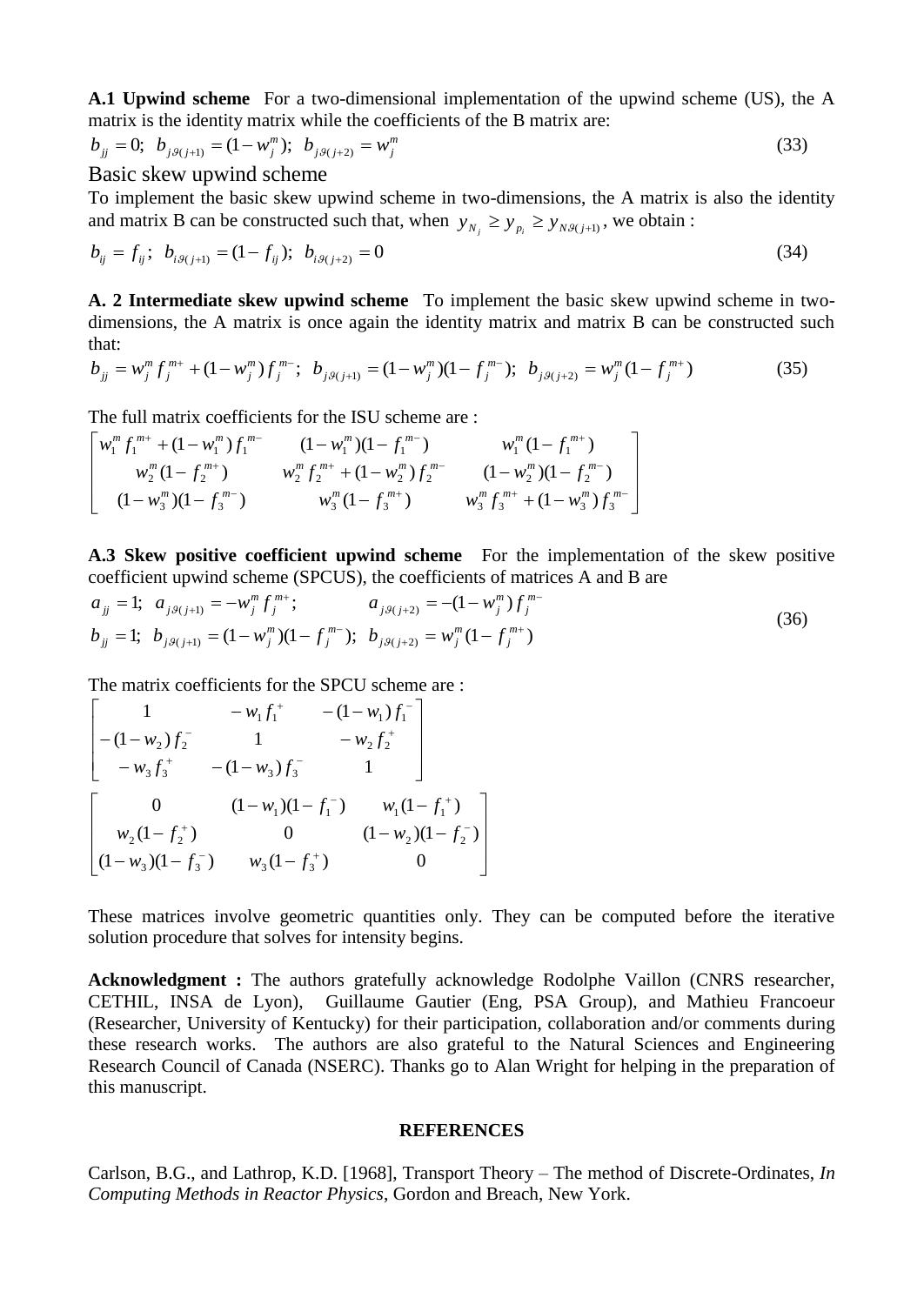Chai, J.C., Patankar, S.V., and Lee, H.S. [1994a], Evaluation of Spatial Differencing Practices for the Discrete-Ordinates Method, *J. Thermophys. Heat Transfer*, Vol. 8, no. 1, pp 140-144.

Chai, J.C., Lee, H.S. and Patankar, S.V. [1994b], Improved Treatment of Scattering using the Discrete Ordinates Method, *ASME J. Heat Transfer*, Vol. 116, pp 260-263.

Chai, J.C., Lee, H.S. and Patankar, S.V. [1994c], Treatment of Irregular Geometries using a Cartesian Coordinates Finite-Volume Radiation Heat Transfer Procedure, *Num. Heat Transfer, Part B*, Vol. 26, pp 225-235.

Chai, J.C., Parthasarathy, G., Lee, H.S. and Patankar, S.V. [1995], Finite-Volume Radiative Heat Transfer Procedure for Irregular Geometries, *J. Thermophys. Heat Transfer*, Vol. 9, no.3, pp. 410- 415.

Christie, I., Griffiths, D.F. Mitchell, A.R. and Zienkiewicz, O.C. [1976], Finite Element Methods for Second Order Differential Equations with Significant First Derivatives, *Int. J. Numer. Methods Eng*., Vol. 10, pp 1389-1396.

Chui, E.H. [1990], Modelling of Radiative Heat Transfer in Participating Media by the Finite Volume Method, *Ph.D. thesis*, University of Waterloo, Canada.

Chui, E.H. and Raithby, G.D. [1993], Computation of Radiant Heat Transfer on a Non-Orthogonal Mesh using the Finite Volume Method, *Num. Heat Transfer, Part B*, Vol. 23, pp. 269-288.

Fiveland, W.A. [1984], Discrete-Ordinates Solutions of the Radiative Transport Equation for Rectangular Enclosures, *ASME J. Heat Transfer*, Vol. 106, no. 2, pp. 699-706.

Fiveland, W.A., and Jessee, J.P. [1995], Comparisons of Discrete Ordinates Formulations for Radiative Heat Transfer in Multidimensional Geometries, *J. Thermophys. Heat Transfer*, Vol. 9, pp 47-54.

Gresho, P.M. and Lee, R.L. [1979], Don't Suppress the Wiggles – They're Telling you Something!, In Proc. Symposium Finite Element Methods for Convection Dominated Flows, pp. 37-61, *ASME Winter Ann. Meeting*, New York.

Hassan, Y.A. Rice, J.G. and Kim, J.H. [1983], A Stable Mass-Flow-Weighted Two-Dimensional Skew Upwind Scheme, *Num. Heat Transfer*, Vol. 6, pp 395-408.

Heinrich, J.C., Huyakorn, P.S., Zienkiewicz, O.C. and Mitchell, A.R. [1977], An Upwind Finite Element Method Scheme for Two-Dimensional Convective Transport Equations, *Int. J. Numer. Methods Eng*., Vol. 11, pp 131-143.

Hughes, T.J.R., Liu, W.K. and Brooks, A.N. [1979], Finite Element Analysis of Incompressible Viscous Flows by the Penalty Function Formulation, *J. Comp. Phys*., Vol. 30, pp 1-60.

Huyakorn, P.S. [1977], Solution of Steady-State Transp Element Scheme, *Appl. Math, Modelling*, Vol. 1, pp 187-195.

Hyde, D.J. and Truelove, J.S. [1976], The Discrete Ordinates Approximations for Multidimensional Radiant Heat Transfer in Furnaces, *Technical Report, UKAEA*, Report number AERE-R8502.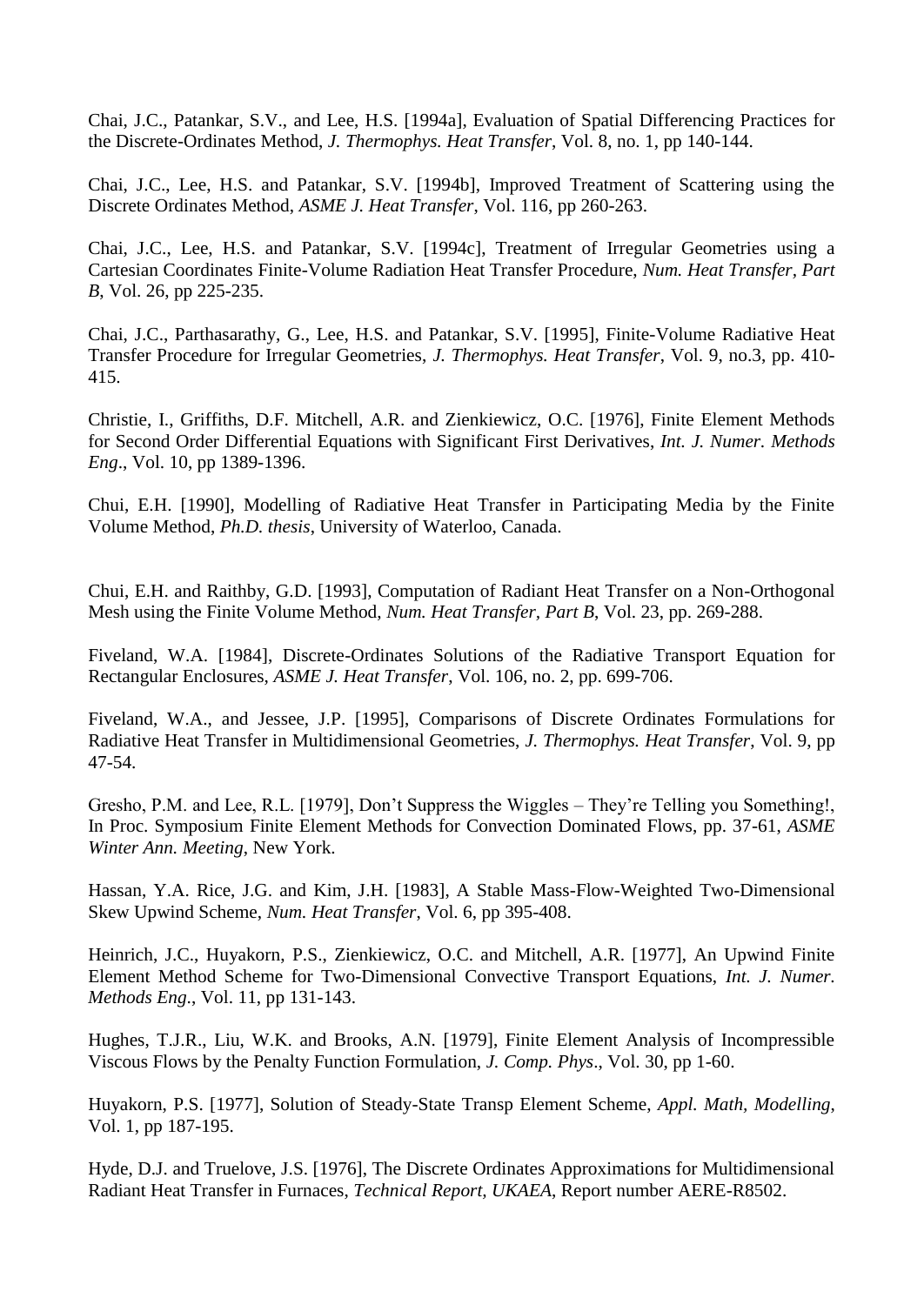Jamaluddin A.S., Smith, P.J. [1988], Predicting Radiative Transfer in rectangular Enclosures using the Discrete Ordinates Method, *Combust. Sci. Tech*, Vol. 59, pp 321-340.

Jessee, J.P. and Fiveland, W.A. [1997], Bounded, High-Resolution Differencing Schemes Applied to the Discrete Ordinates Method, *J. Thermophys. Heat Transfer*, Vol. 11, pp. 540-548.

Lathrop, K.D. [1969], Spatial Differencing of the Transport Equation: Positivity vs Accuracy, *J. Comp. Physics*, Vol. 4, pp 475-498.

Leonard, B.P. [1979], A Stable and Accurate Convective Modelling Procedure Based on Quadratic Upstream Interpolation, *Comp. Meth. In App. Mech. and Eng*., Vol. 19, pp 59-98.

Liu, F., Becker, H.A. and Pollard, A. [1996], Spatial Differencing Schemes of the Discrete-Ordinates Method, *Num. Heat Transfer, Part B*, Vol. 30, pp 23-43.

Liu, J., Shang, M. and Chen, Y.S. [1997], Prediction of Radiative Transfer in General Body-Fitted Coordinates, *Num. Heat Transfer, Part B*, Vol. 31, pp 423-439.

Patankar, S.V. [1980], Numerical Heat Transfer and Fluid Flow, *Hemisphere*, Washington.

Raithby, G.D. [1976], Skew Upstream differencing Schemes for Problems Involving Fluid Flow, *Comp. Meth. In App. Mech. and Eng*., Vol. 9, pp 153-164.

Raithby, G.D. and Chui, E.H. [1990], A Finite-Volume Method for Predicting Radiant Heat Transfer in Enclosures with Participating Media, ASME J. Heat Transfer, vol. 112, no. 2, pp. 415- 423, 1990.

Rousse, D.R. and Baliga, R.B. [1991], Formulation of a Control-Volumes Finite Element Method for Radiative Transfer in Participating Media, *In* Proc. *7 th Int. Conf. Num. Meth. Thermal Problems,* pp 786-795, Stanford.

Rousse, D.R. [1994], Numerical Predictions of Multidimensional Conduction, Convection and Radiation Heat Transfer in Participating Media, *Ph.D. thesis*, McGill University, Montréal.

Rousse, D.R. [1996], Numerical Method for Conduction-Convection-Radiation Heat Transfer in Three-Dimensional Geometries, *In* Proc. *2 nd European Thermal Sciences* and *14th UIT conference*, Vol. 3, Rome, pp 1425-1432.

Rousse, D.R. [1997], Le Couplage d'une Méthode pour Prédire le Rayonnement avec les Codes de CFD: Capacités et Limitations d'une CVFEM, *In* Compte-Rendus : *Congrès de la Société Française des Thermiciens*, Toulouse, pp 538-544.

Rousse, D.R. [2000a], Numerical Predictions of Two-Dimensional Conduction, Convection, and Radiation Heat Transfer. I – Formulation, *Int. J. Thermal Sciences*, Vol. 39, no. 3, pp 315-331.

Rousse, D.R., Gautier, G. and Sacadura, J.F. [2000b], Numerical Predictions of Two-Dimensional Conduction, Convection, and Radiation Heat Transfer. II – Validation, *Int. J. Thermal Sciences*, Vol. 39, no. 3, pp 332-353.

Saabas, H.J. [1991], A CVFEM for three-Dimensional, Incompressible, Viscous Fluid Flow, *Ph.D. thesis*, McGill University, Montréal.